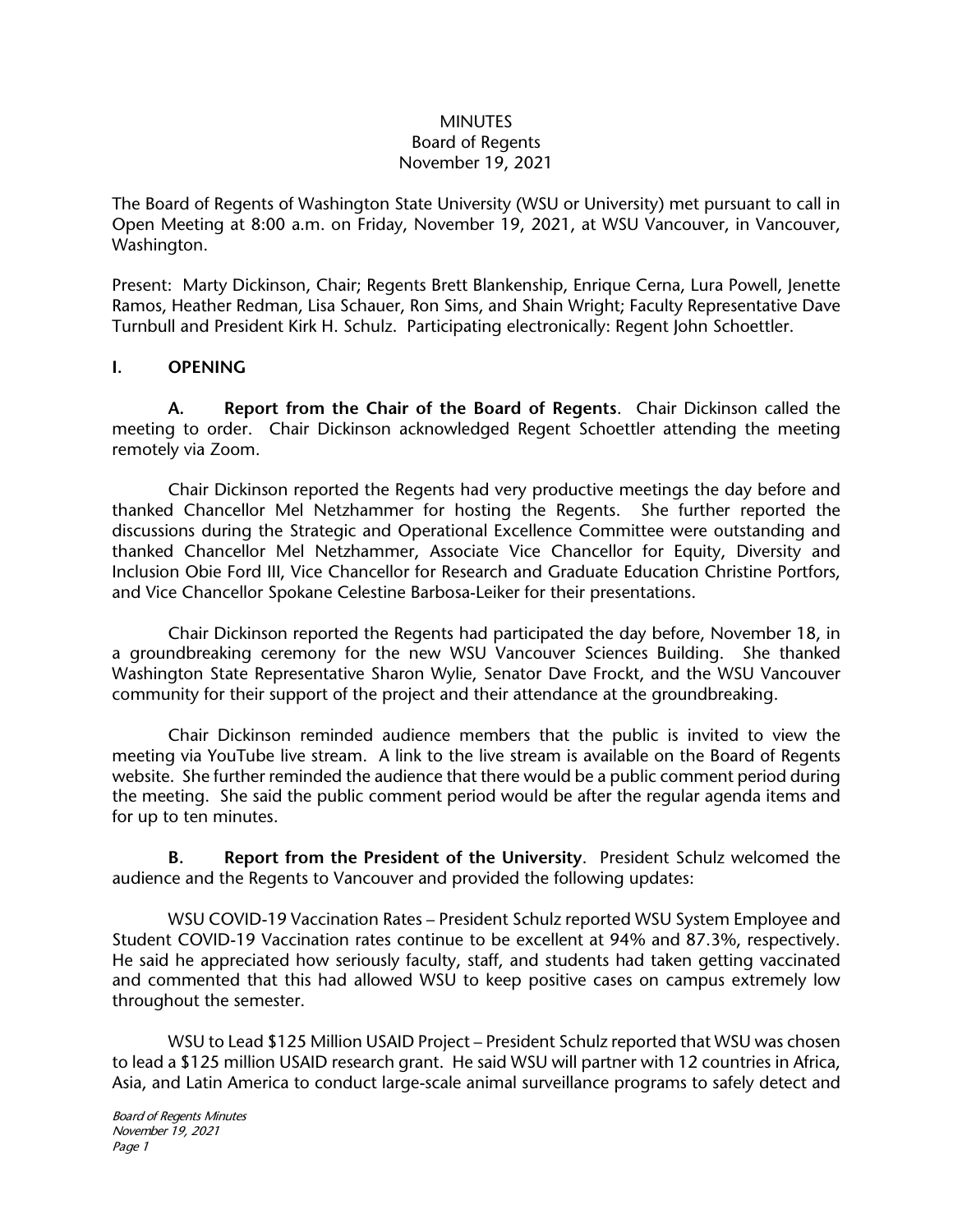characterize unknown viruses. President Schulz said the grant represents the largest research grant in the University's history WSU will be taking the lead on predicting and preventing the next pandemic.

WSU Brand Evolution – President Schulz reported Vice President for Marketing and Communications Phil Weiler and his team have finished work and have begun rolling out a complete WSU brand refresh. President Schulz said the refresh brings consistency to the look and modernizes the brand. The refresh is not a radical change but rather a set of standards that will consistently be used across the system.

2021 Town Hall Meetings – President Schulz reported that he and Provost and Executive Vice President Elizabeth Chilton have been hosting the fall 2021 Town Hall meetings. He said this year, as the focus moves away from COVID-19, the majority of concerns addressed center around budget and staffing.

**C. Report from the WSU Vancouver Chancellor.** Chancellor Mel Netzhammer welcomed the Regents and the audience to Vancouver. He thanked his staff for all their efforts in hosting the Regents on campus and conducting the groundbreaking ceremony for the new WSU Vancouver Sciences Building the day before. Chancellor Netzhammer said yesterday during committee meetings Regents had an opportunity to discuss equity work being done at WSU and that he would like to share time during his report with his colleagues who are leading that work on the WSU Vancouver campus. He introduced Assistant Vice Chancellor for Strategic Partnerships Narek Daniyelyan and Associate Vice Chancellor for Equity, Diversity, and Inclusion Obie Ford III, who provided brief presentations to the Regents. Chancellor Netzhammer further provided updates on WSU Vancouver's COVID-19 efforts, enrollment, and strategic planning.

## **II. CONSENT AGENDA**.

Chair Dickinson reported there were two items on the Consent Agenda.

- A) Approval of Minutes September 17, 2021 Board of Regents Meeting
- B) Revision to WAC 504-31-020 Conduct on Campus Code Prohibited Conduct

Chair Dickinson asked if any Regent wished to remove an item on the Consent Agenda to be considered separately. Hearing no requests, it was moved and seconded that the Consent Agenda be approved. Carried.

**III. REPORTS FROM SHARED GOVERNANCE GROUPS**. Representatives from each University Shared Governance Group—Foundation Board of Directors, Faculty Senate, WSU Vancouver Associated Students of Washington State University, WSU Vancouver Graduate Student Association, Administrative, and Professional Advisory Council, and the Alumni Association—reviewed their reports as submitted. (*Exhibit A*)

**IV. STRATEGIC AND OPERATIONAL EXCELLENCE COMMITTEE REPORT**. Regent Dickinson, filling in as chair of the Strategic and Operational Excellence Committee for Regent Schoettler, reported the Committee reviewed one Action Item and submitted the following for the Board's consideration:

Board of Regents Minutes November 19, 2021 Page 2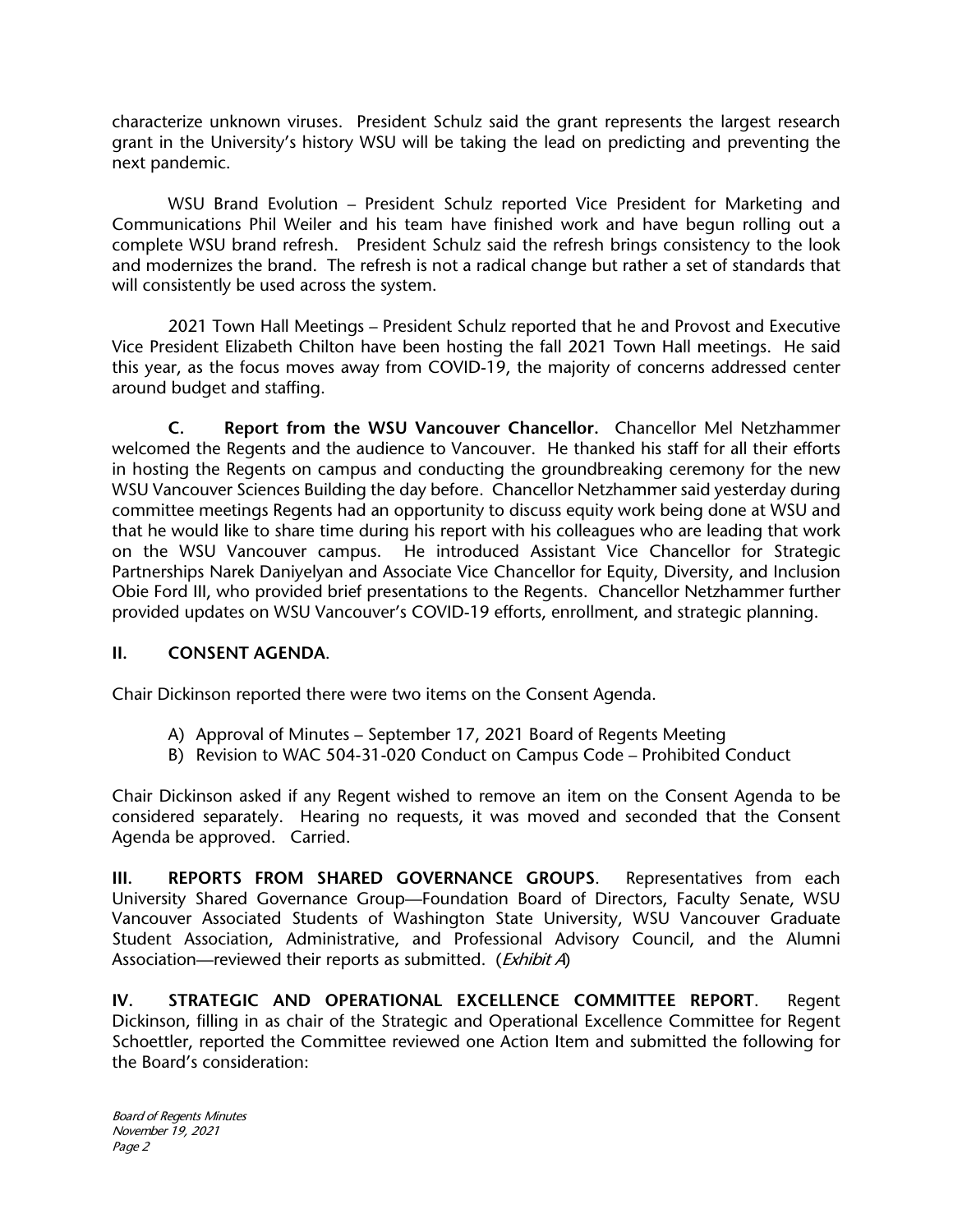# *2023 Board of Regents Meeting Schedule*

It was moved and seconded that the Board of Regents adopt resolution #211119-647 and approve the 2023 Board of Regents Meeting Schedule as proposed. Carried. *(Exhibit B)* 

**VI. STUDENT AFFAIRS AND STUDENT LIFE COMMITTEE REPORT**. Regent Cerna reported the Committee reviewed a presentation on System-wide Mental Health Support for Students and the Washington Student Achievement Council Grant provided by Interim Vice President for Student Affairs Ellen Taylor and Dean of Students and Associate Vice President for Campus Life Jill Craighton.

**V. RESEARCH AND ACADEMIC AFFAIRS COMMITTEE REPORT.** Regent Powell reported the Committee reviewed and discussed items approved by the President under delegated authority and an Academic Affairs Update presentation on high-impact practices for student success presented by Senior Vice Provost Laura Griner Hill. Regent Powell further reported the Committee reviewed and discussed an Office of Research Update provided by Vice President Chris Keane and the Director of the Paul G. Allen School for Global Health, Dr. Tom Kawula.

**VII. INSTITUTIONAL INFRASTRUCTURE COMMITTEE REPORT.** Regent Redman reported the Committee reviewed and discussed two presentations. She said the first presentation – Athletic Capital Projects was presented by Vice President for Finance and Administration & CFO Stacy Pearson and Athletic Director Pat Chun. She reported the second presentation was a focused discussion on WSU Digital Infrastructure presented by Vice President for Strategy, Planning, and Analysis and Chief of Staff Christine Hoyt, Vice President for Information Technology and CIO Sasi Pillay, and Executive Director of Institutional Research Fran Hermanson.

**VIII. FINANCE AND COMPLIANCE COMMITTEE REPORT**. Regent Schauer reported the Committee heard and discussed two Information Items: (1) Athletic Budget Update presented by Athletic Director Pat Chun and a Chief Compliance and Risk Officer Report presented by Associate Vice President, Chief Compliance and Risk Officer Sharyl Kammerzell and two Future Action Items; and (2) WSU Vancouver, Life Sciences Building – Request for Increase in Project Budget and Proposed Change to Delegation of Authority for Parking Rates and Fines Presented by Vice President for Finance and Administration & CFO Stacy Pearson. Regent Schauer further reported the Committee reviewed two Action Items: (1) Revision to WAC 504-31-020 Conduct on Campus Code – Prohibited Conduct presented by Vice President for Finance and Administration & CFO Stacy Pearson; and (2) 2022 State Supplemental Operating Budget Request presented by Vice President Pearson and Vice President for External Affairs and Government Relations and Chief Legislative Officer Colleen Kerr. She said after committee discussion, this Action Item - Revision to WAC 504-31-020 Conduct on Campus Code – Prohibited Conduct was moved to the Consent Agenda for Regent approval and submitted the following for the Board's consideration:

# *2022 State Supplemental Operating Budget Request*

It was moved and seconded that the Board of Regents adopt Resolution #211119-648 and approve the 2022 Supplemental Operating Budget Request and further delegate authority to the President to approve changes or adjustments that may be needed before the final submission is presented to the Office of Financial Management as proposed. Carried. (Exhibit C)

Board of Regents Minutes November 19, 2021 Page 3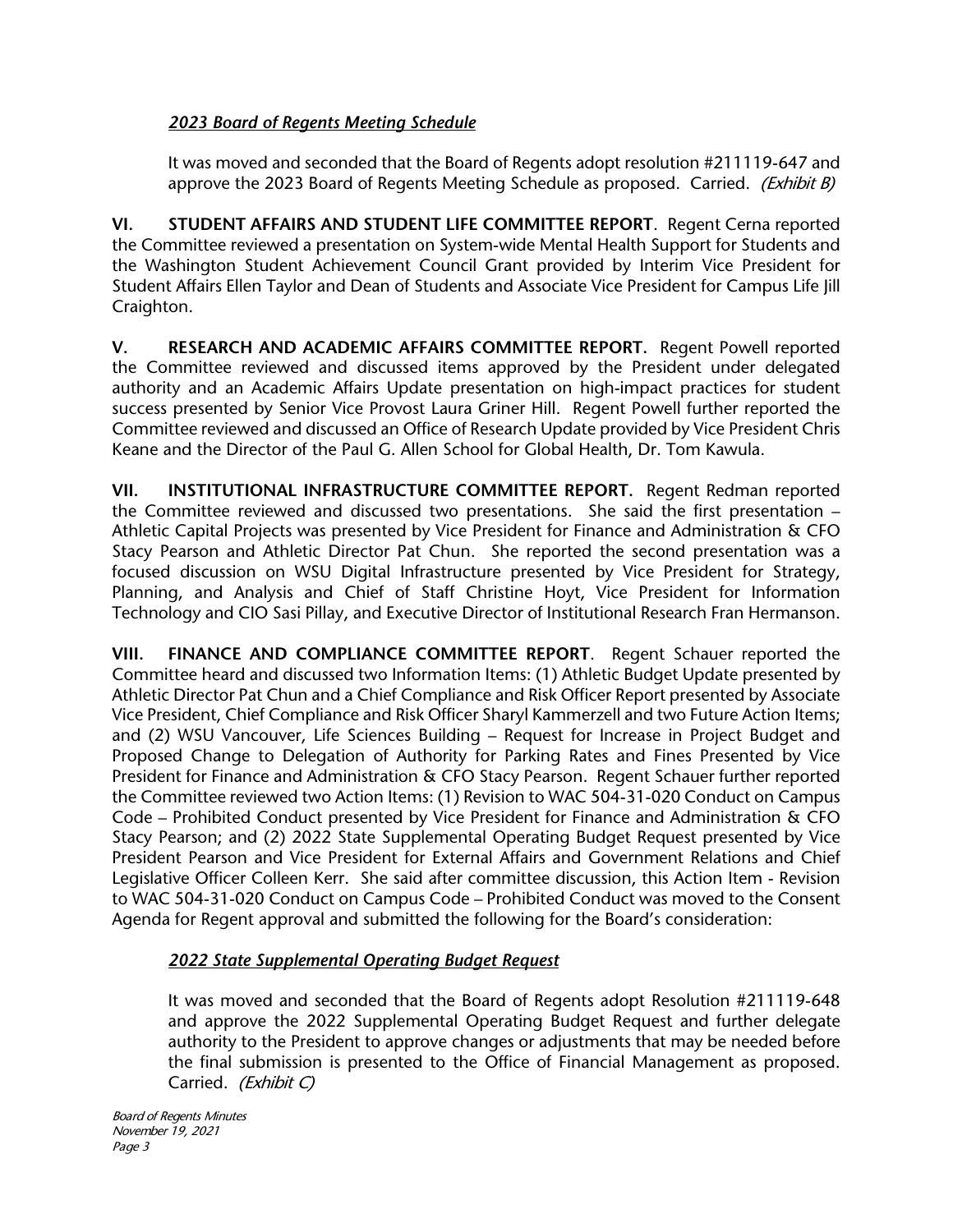**X. OTHER BUSINESS.** Chair Dickinson reported the Regents met in Executive Session on November 18 with legal counsel to discuss pending or potential litigation involving the University. Chair Dickinson reported the Board would not be taking any action related to those discussions.

**XI. PUBLIC COMMENT PERIOD.** WSU Students Ryan Culp and Mason Burns provided public comments regarding divestment in fossil fuels, and Brenda Alling provided public comments regarding the importance of financial literacy and student success.

**XII. ADJOURNMENT**. The meeting adjourned at 10:30 a.m.

Approved by the Board of Regents at its meeting held January 21, 2022.

SIGNED COPIES AVAILABLE IN THE SYSTEM PRESIDENT'S OFFICE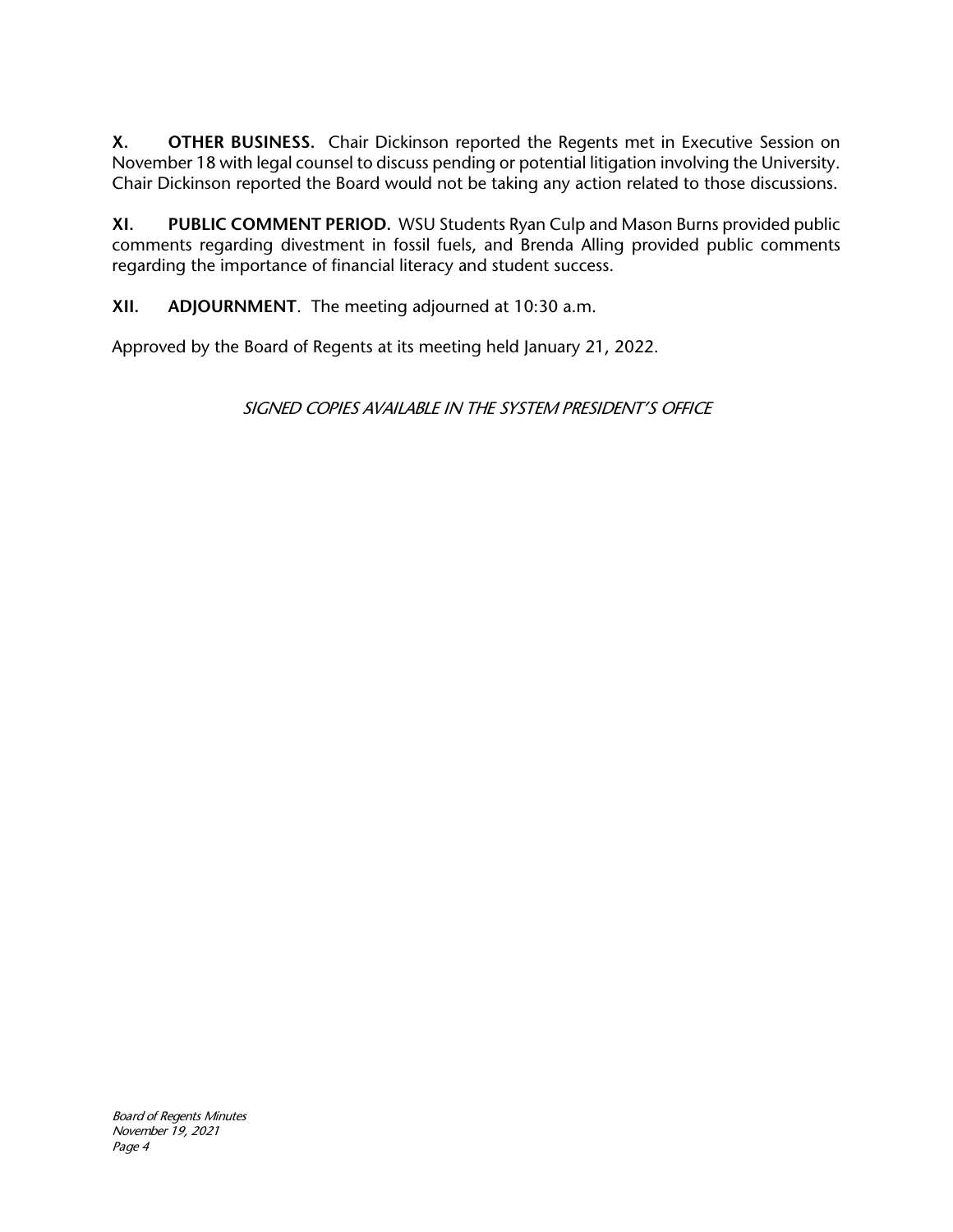

November 19, 2021

TO ALL MEMBERS OF THE BOARD OF REGENTS

SUBJECT: WSU Foundation Regents Report

SUBMITTED BY: Mike Connell, Acting Vice President of Advancement & CEO, Washington State University Foundation

The Washington State University Foundation is pleased to report the following:

- As of November 5, 2021, generous alumni, friends, and corporate partners have made \$44,300,909 in total philanthropic commitments to the WSU Foundation during Fiscal Year 2022 (July 1, 2021—June 30, 2022) for the benefit of WSU campuses, colleges and programs. This represents a 6.62 percent increase over the same period one year ago.
- WSU recently received several transformational gifts, including a commitment in October from WSU alumnus Darren Alger and his wife, Jamie, that completes the fundraising for the Indoor Practice Facility in Cougar Athletics; as well as an anonymous \$3.5M gift to establish the WSU Carson College Endowed Program for Student Success in Accounting.
- University-wide, outright gifts and new pledges for FY2022-to-date total \$25,082,674—up 49.13 percent over the same period one year ago.
- The WSU Foundation's endowment value continued to grow through the first two months of FY2022 to a high-water mark of \$673 million as of August 31, 2021, representing a 12 month return of 26.9 percent.
- The WSU Foundation hosted its first in-person events in 19 months by welcoming the Foundation's Board of Directors, Advocates, and Advocates Emeriti to Pullman for the Annual Fall Meeting, October 20-22, 2021. As part of a productive Board of Directors meeting, Sheryl Ossello, Liz Pritchard, and Mike Worthy were each appointed to the Board and John Mingé was appointed Vice President of the WSU Foundation and Vice Chair of the Board of Directors. Rebecca Zanatta also joined the Board in an ex officio capacity as Chair of the Foundation's Advocates and Advocates Emeriti.
- The WSU Foundation honored ten individuals for their exceptional volunteer service advancing philanthropy at WSU during the Foundation's Volunteer Awards Celebration on October 21. Outstanding Service Award recipients were Joan Berry, Laurie Johnson and Dawn Smith, Rich McKinney, Bryan Slinker, and John Tomkowiak. The William F. Brotherton Cougar Spirit Award honorees were Clive and Shari Freidenrich, and recipients of the 2021 Weldon B. Gibson Distinguished Service Award were Duane and Terri Brelsford.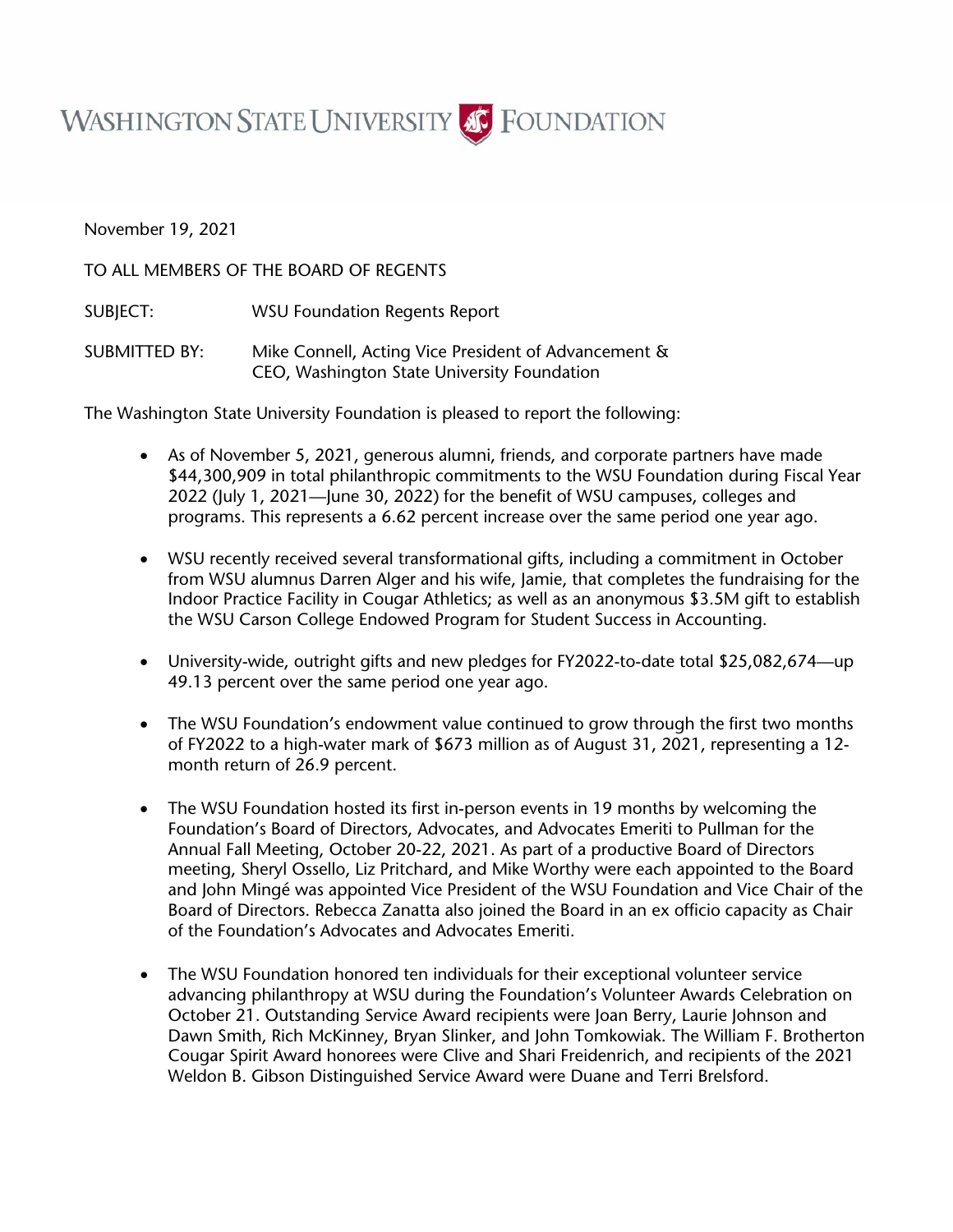

DATE: November 19, 2021

TO: All Members of the Board of Regents

SUBJECT: Faculty Senate Report

SUBMITTED BY: Douglas Call, Chair 21 QU

The Office of the Provost and the AG contacted the Faculty Affairs Committee (FAC) from the Faculty Senate during the week of September 28th to discuss the possibility of adding some clarifying language to the *WSU Faculty Manual* regarding procedures for investigating faculty who refuse to comply with lawful requirements for employment. The proposed changes clarify that faculty in this position can be moved to a status of leavewithout-pay until a formal investigation is complete.

The language was reviewed by the Faculty Senate Steering Committee on September 20th, 2021. During the Faculty Senate meeting of October 7th, 2021 the final recommended changes from the FAC were moved from a discussion item to an action item (after motion and vote) and after discussion and amendment (for further clarification), the Faculty Senate voted to recommend that the amended language for the *Faculty Manual* be adopted by President Schulz. President Schulz approved the recommended changes on October 8th, 2021 and the changes were implemented immediately.

The Faculty Executive Committee met with President Schulz and Provost Chilton on October 25th, 2021 to discuss several topics ranging from next steps for the OneWSU initiative to efforts to secure staff and faculty salary increases through the upcoming supplemental budget process.

Since the last Board of Regents meeting, the Faculty Senate Executive Committee and the Faculty Senate have each met four times as part of our normal academic governance activities. When available, guest speakers from the WSU administration have addressed the senate.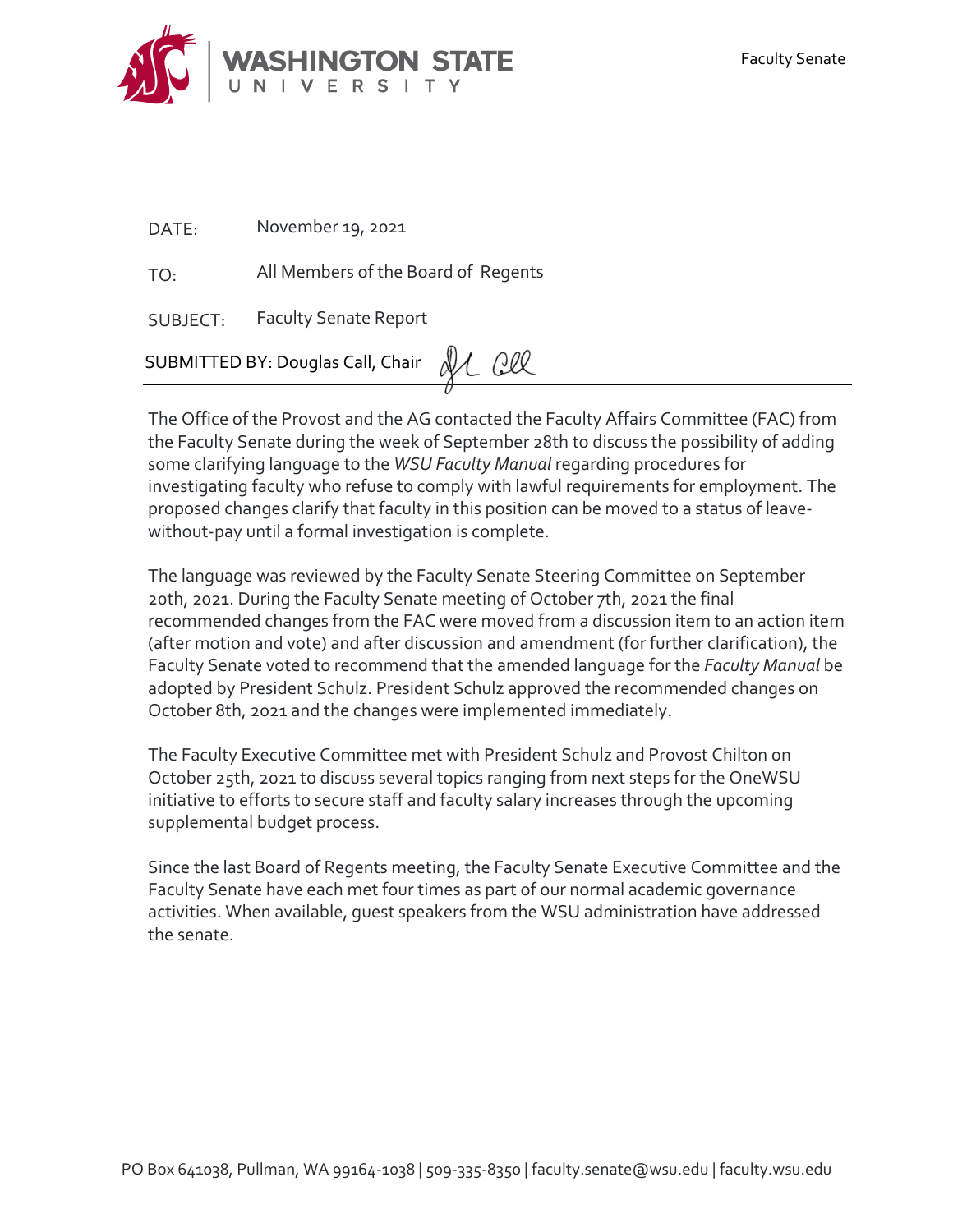

DATE: November 19, 2021

TO ALL MEMBERS OF THE BOARD OF REGENTS SUBJECT: ASWSUV Report SUBMITTED BY: Armando Antonino, President

In this report, we illustrate how ASWSUV has worked to deliver the promise embedded in its strategic plan and the collective efforts put into resuming our traditional in-person campus environment both academically and non-academically.

#### **Strategic Plan**

Last year, I had the honor of presenting the ASWSUV Strategic Plan and I am proud to report our efforts towards the plan this year. As a reiteration, our plan has maintained its five pillars: food security, mental and physical health, cultivating community, student engagement, and social justice/equity.

This year we have used our strategic plan to guide the work ASWSUV is doing. We have shown flexibility to meet the needs of this year's community. A few additional efforts made this year include:

#### **Civic Engagement**

ASWSUV recognizes the importance of Civic Engagement, and our goal is to coordinate opportunities for student engagement. ASWSUV has hosted a number of events for our students to learn about our community and democratic values. We registered students to vote on National Voter Registration Day. Through our annual Floats 4 Votes event, we invited local candidates, community leaders and organizations to our campus to converse with students on issues that matter to our community. We organized biweekly Coug Convo a space for students to have discussions on topics such as foreign policy and the pandemic. We also hosted a Voter Engagement Hub to ensure students and community members have access to vote during the election.

#### **Changing Community's around Washington State**

The leaders withing ASWSUV are truly unstoppable going great lengths to change communities around Washington State. Through the Student Government Council, our Internal Director of Legislative Affairs chairs the Legislative committee which supports the Legislative works of WSU students. The ASWSUV president also chairs the Student Government Council. In addition, our Vice President leads the Washington Student Associate which advocates for the legislative needs of all students in Washington State.

#### **Keeping Cougs Safe**

Cougs help Cougs and ASWSUV has focused on supporting the health of our communities amid returning to campus. Our student leadership shared the concerns and needs of our students to campus administrators around health operations through memorandums detailing policy recommendations. ASWSUV supported the communication processes of timely information around COVID-19 and campus protocols such as vaccine mandates and exemption procedures to our students.

ASWSUV has one goal: to better the lives of our students through advocacy, and as such, our student leadership will stop at nothing to accomplish this goal.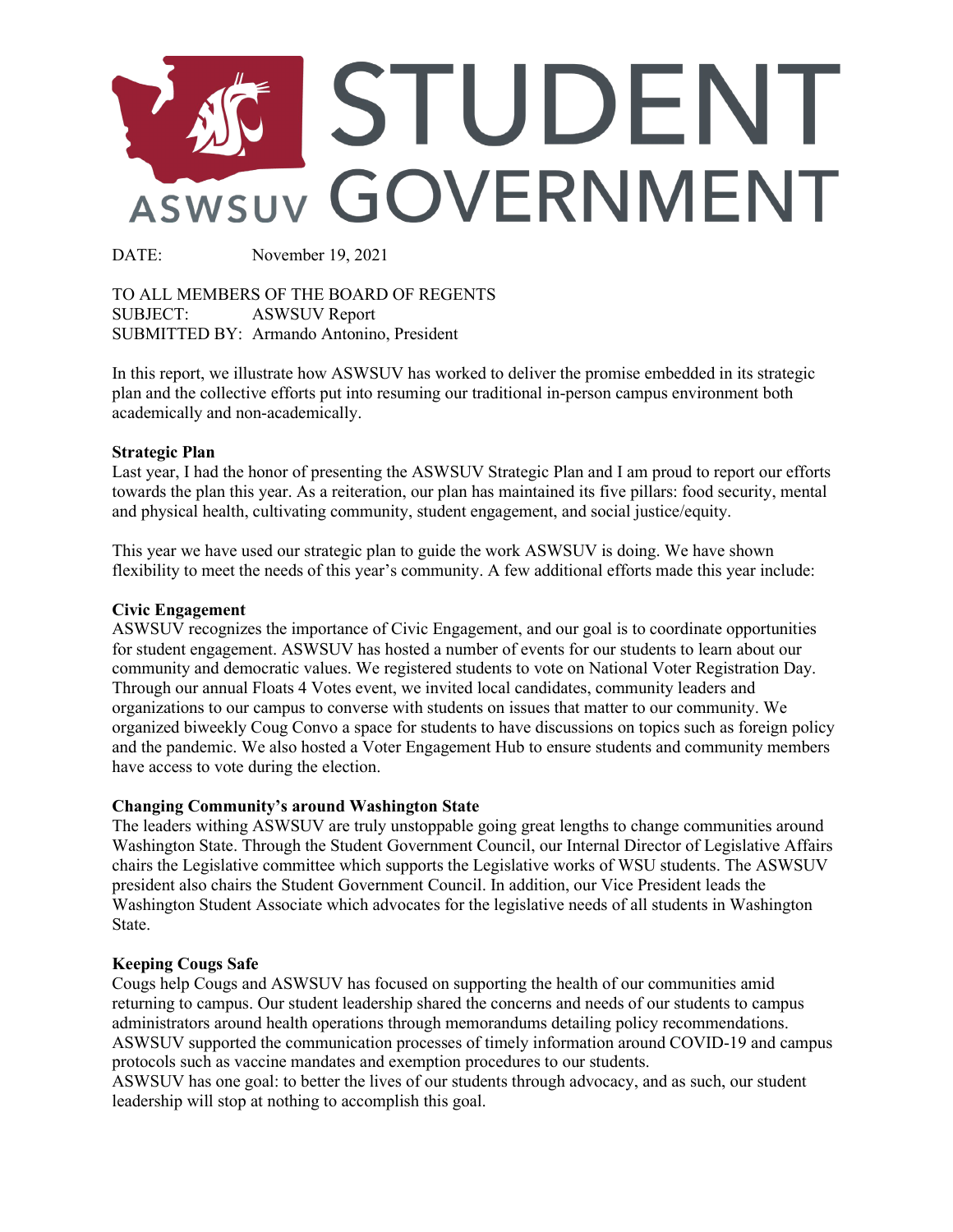

# **WSU Student Government Council Executive Summary**

The Student Government Council (SGC) vision and mission statement demonstrates we – as a student representative organization – value transparency, the enhancement of a well-rounded higher education experience, and serve as a resource for all student governments within the Washington State University (WSU) system.

For the first time since the pandemic, SGC met in person during our July 2021 meetings. We discussed impacts of COVID-19, lack of training/transition from previous leaders to new leaders. Additionally, much of our time was focused on connecting and learning about each other within SGC.

SGC created additional leadership roles to assist in the success of the organization and to support more voices within the SGC leadership team. Positions created included Executive Secretary, Student Relations, and Parliamentarian.

For the first time ever, SGC created designated social media channels to advocate and spread information to students across the system. We now have a digital presence on Facebook, Instagram and our website. SGC is creating a system for students to highlight information about their campus. SGC created a personalized email – [sgc.contact@wsu.edu](mailto:sgc.contact@wsu.edu) – with the goal to have a single center of communication for students. This email is for students to send their questions, thoughts, and comments regarding SGC.

Additionally, SGC met in the Tri-cities for our October 2021 general assembly. Themes of this meeting included a significant focus on budgets and the S&A process. SGC also met with WSU leaders to learn more on systems and resources in place for students.

Furthermore, SGC created an additional committee titled the *Relations and Accountability* committee. This committee strives to coordinate channels of communication, improve awareness of impactful matters, and advocacy for the students at WSU. Some goals include communicating priorities, visions, and concerns. This committee ensures we keep ourselves and WSU accountable.

Lastly, the Student Government Council voted on our 2021-2022 legislative agenda. SGC has created a state and federal agenda which is a first – in recent years.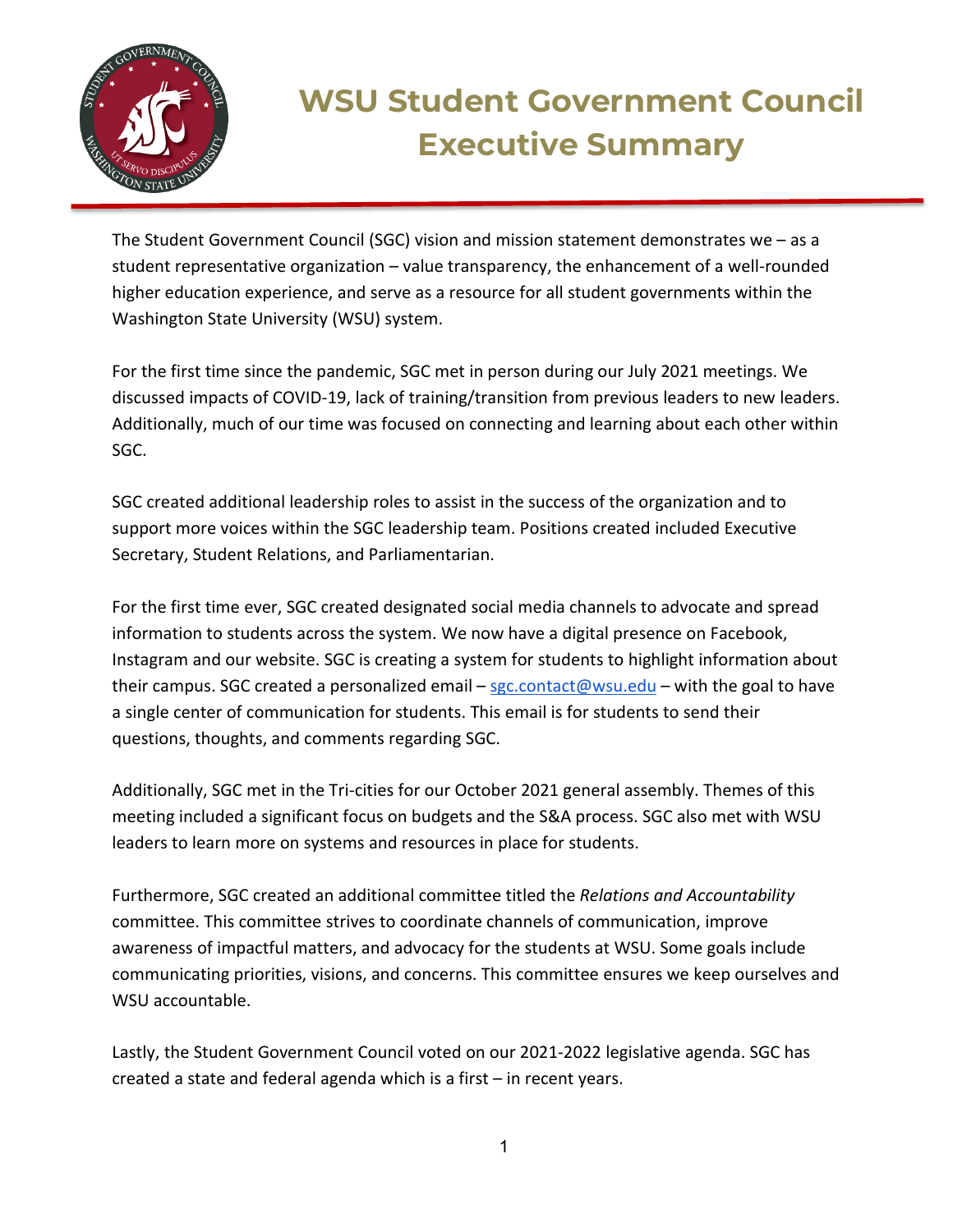

# **WSU Student Government Council 2021-2022 State Legislative Priorities**

#### **Rural Broadband**

The "digital divide" is a term that has been used to characterize a gap between those Americans who have access to telecommunications and information technologies and those who do not. One important subset of the digital divide debate concerns access to high-speed internet, also known as broadband.

Broadband is provided by a series of technologies (e.g., cable, telephone wire, fiber, satellite, and mobile and fixed wireless) that give users the ability to send and receive data at volumes and speeds that support a number of applications including voice communications, entertainment, telemedicine, distance education, telework, ecommerce, civic engagement, public safety, and energy conservation (Congressional Research Service, 2019).

Around 800,000 Washington State residents lack a connection to high-speed fiber internet. With the money Washington State Legislature provided during the last legislative session, the state can connect approximately 30,000 residents. There is a clear and direct need for the expansion of rural broadband programs and funding.

## **Anti-Hazing Bill on Legislative Agenda**

Representative Mari Leavitt of Washington's 28th Legislative District visited the Pullman campus to speak with students. Rep Leavitt is the vice chair on the House College and Workforce Development Committee and has successfully passed bills such as HB 1166 which expands programs to assist college students experiencing homelessnes and those who were previously in foster care.

Rep Leavitt wants to continue helping students with a bill that she plans to pre-file for this upcoming session regarding Anti-Hazing. In speaking with Rep Leavitt on this bill, she explained that the bill will not only pertain to the greek community, but to athletics and other student organizations who could be participating in hazing activities.

We believe this bill deserves a spot on the SGC legislative agenda because if passed, it would increase student safety across the state of Washington. It is important that as a university student leadership body we take a strong stance against hazing and we can do that by supporting and advocating for an anti-hazing bill. At this point in time, the bill is still currently being drafted and has not yet been pre-filed, so details about the policy are still unknown. But as details are becoming known, the legislative committee can give appropriate updates about this bill as it develops.

## **Mental Health Resources on Legislative Agenda**

At this time there is currently no specific bill that is on our radar with regard to mental health resources. However, the Legislative Committee believes that given the circumstances of this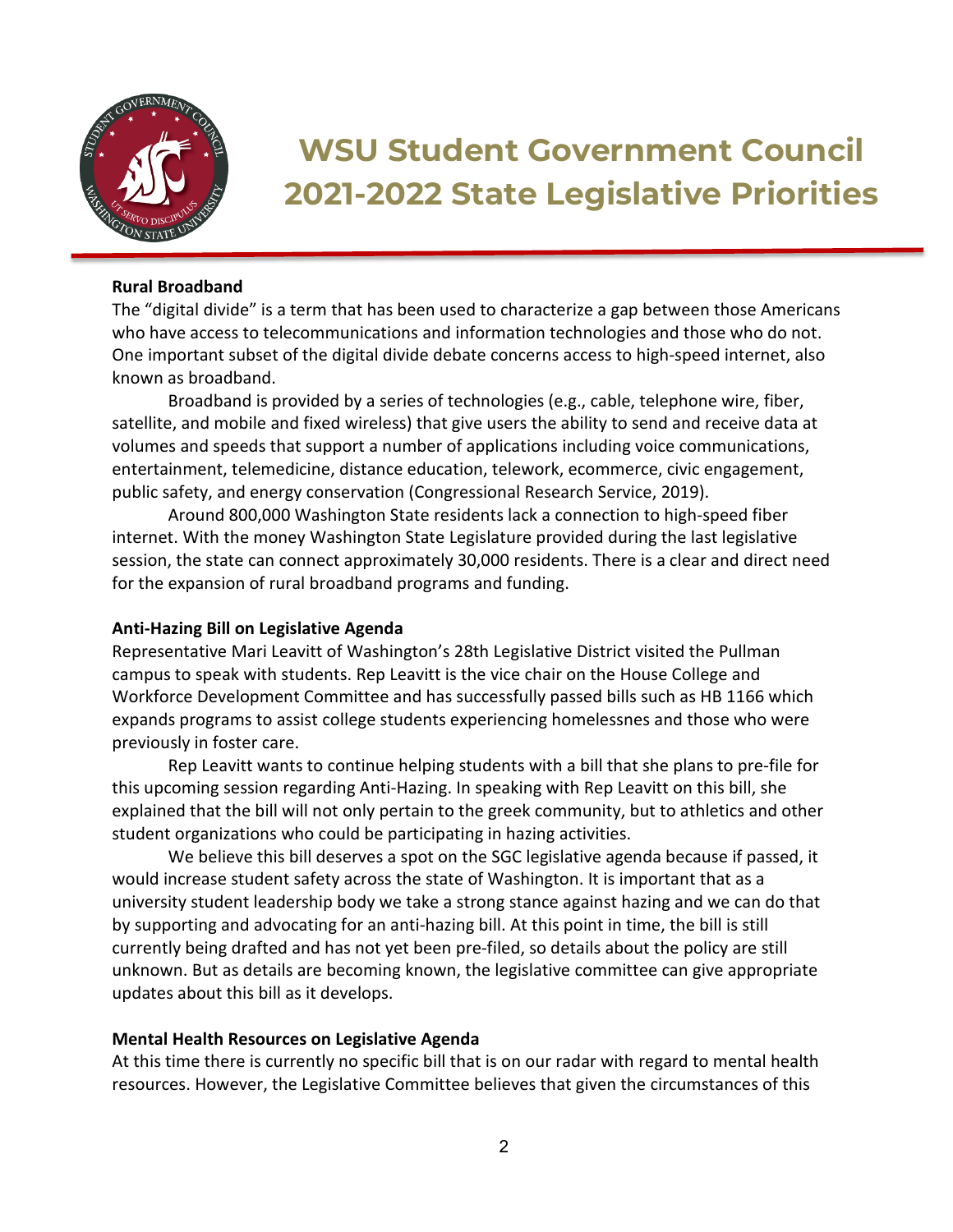year as well as the previous year, it is important that we have a spot for mental health resource advocacy on our legislative agenda. At our university and probably many others around the state, tuition has increased with the promise of putting those funds into mental health resources for students. Due to the decrease in enrollment, the funds that were said to be put toward mental health resources were actually reallocated in order to cover the decrease in enrollment.

Because of this it is extremely vital that we advocate for student mental health resources at the state level. Currently, at Cougar Health Services, many of the counselors that serve students are also students. Students helping students. But these student counselors have no resources for themselves in what can be an extremely difficult job. Once the student counselors finish their degree, they often leave Cougar Health Services to pursue other opportunities, so some students using these resources might have to see a different counselor halfway through the year and start the process all over again. One idea that we want to stress to legislators is the possibility of requiring university health organizations, such as Cougar Health Services, to employ more professional therapists in order to increase stability among students who are utilizing these resources.

#### **Expanding the Washington College Grant**

Currently, students from families that make 55% of the state median income are eligible for full benefits under the Washington College Grant and students from families who make 56%-100% of the state median income qualify for tapering partial benefits. HB 1517 (no current senate bill) is a bill which would seek to expand full WCG benefits to students who come from families which make less than 70% of the state median income and would expand tapering partial benefits for families who make between 70 to 90 percent of the state median income. The full WCG benefits cover the full cost of tuition fees for 15 credits at public universities. Currently the bill is in the appropriations committee, the committee deals with expenditures.

#### **Undocumented Student Worker Compensation**

With the way the law is currently written, undocumented students cannot receive access to work study jobs as well as not receive pay for participating in student government. While there are no current bills in the Washington State Legislature that aim to solve this problem, there are programs sponsored by other states that aim to make this gap more equitable for our undocumented student population. An example of such a program is the California Dream Act. Under the rules of the California Dream Act, students can receive in-state financial aid that includes work study funding. Undocumented students at UC of Berkeley, as an example, can apply for the non-federal Director's Work Study if they have work authorization (i.e., DACA, TPS, etc.) and be receiving CA Dream Act aid. Undocumented students in Washington cannot receive work study through the WAFSA, because work study requires US status.

We believe adding this item to the SGC Legislative Agenda, because there is an equity gap on our campuses without these doors being open to our undocumented students. If an undocumented student wants to participate in student government, they cannot be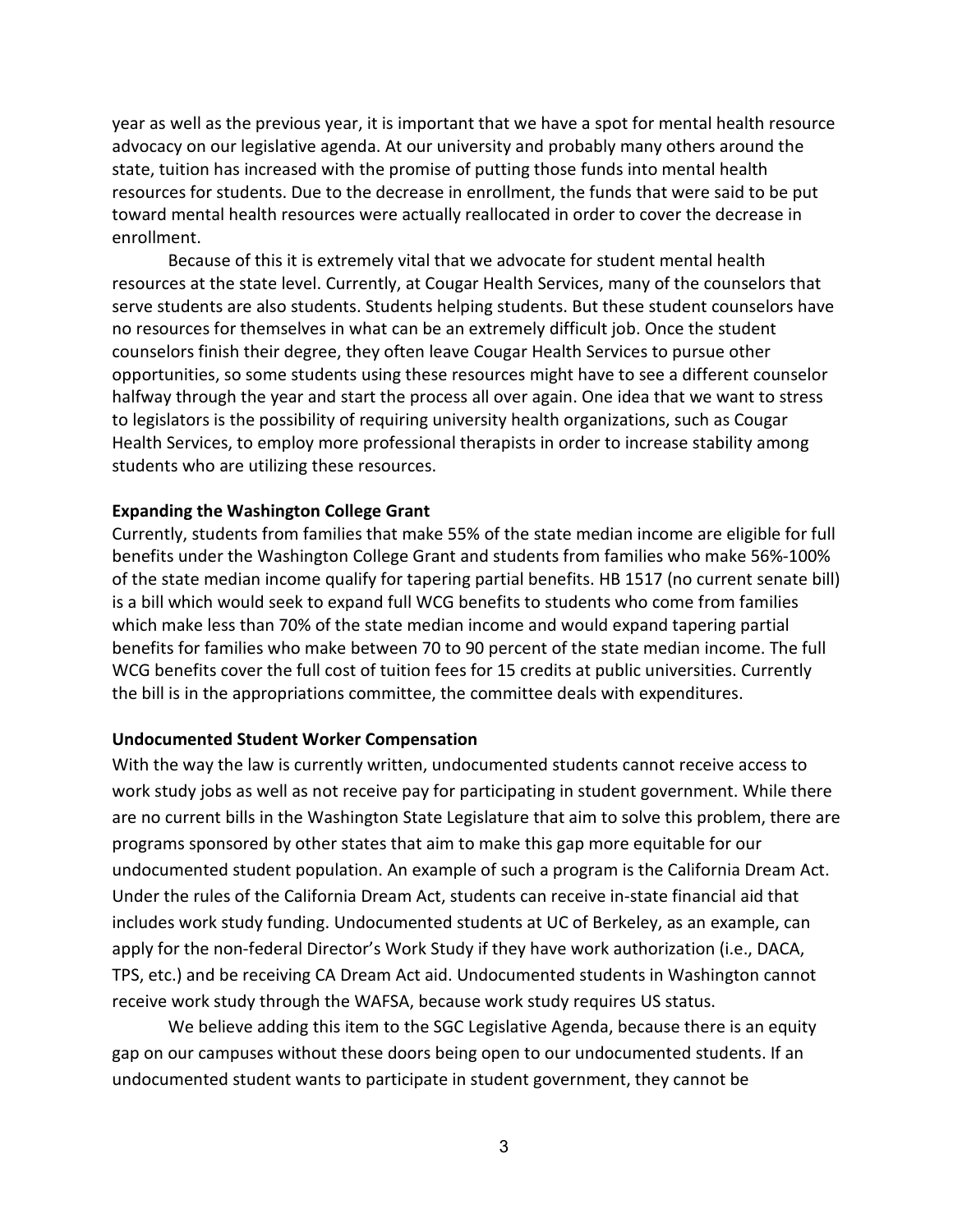compensated in any way for positions that are traditionally paid. If undocumented students can receive some form of compensation for work on campus, this can lower the potential amount of loans they need to take out. The amount of Undocumented Student participation in student government will increase, because they will have the same access and benefits as those who are employed in student government.



# **WSU Student Government Council 2021-2022 Federal Legislative Priorities**

#### **Rural Broadband**

The "digital divide" is a term that has been used to characterize a gap between those Americans who have access to telecommunications and information technologies and those who do not. One important subset of the digital divide debate concerns access to high-speed internet, also known as broadband.

Broadband is provided by a series of technologies (e.g., cable, telephone wire, fiber, satellite, and mobile and fixed wireless) that give users the ability to send and receive data at volumes and speeds that support a number of applications including voice communications, entertainment, telemedicine, distance education, telework, ecommerce, civic engagement, public safety, and energy conservation (Congressional Research Service, 2019).

Around 800,000 Washington State residents lack a connection to high-speed fiber internet. With the money Washington State Legislature provided during the last legislative session, the state can connect approximately 30,000 residents. There is a clear and direct need for the expansion of rural broadband programs and funding.

#### **Pell Grant Expansion**

The Pell Grant was created by the Higher Education Act of 1965. It is for students with financial needs and who are working towards their first bachelor's degree. Restoring the purchasing power of the Pell Grant will help students who struggle financially earn bachelor's degrees, lower student debt, and much more. The Pell Grant Preservation and Expansion Act of 2021 would double the maximum Pell Grant, include DREAMers in aid, extend Pell Grant access to part-time students and much more.

For the 2021-2022 academic year, there are an estimated 31,159 Washington State University (WSU) students across the network. Of those students, approximately 75% of all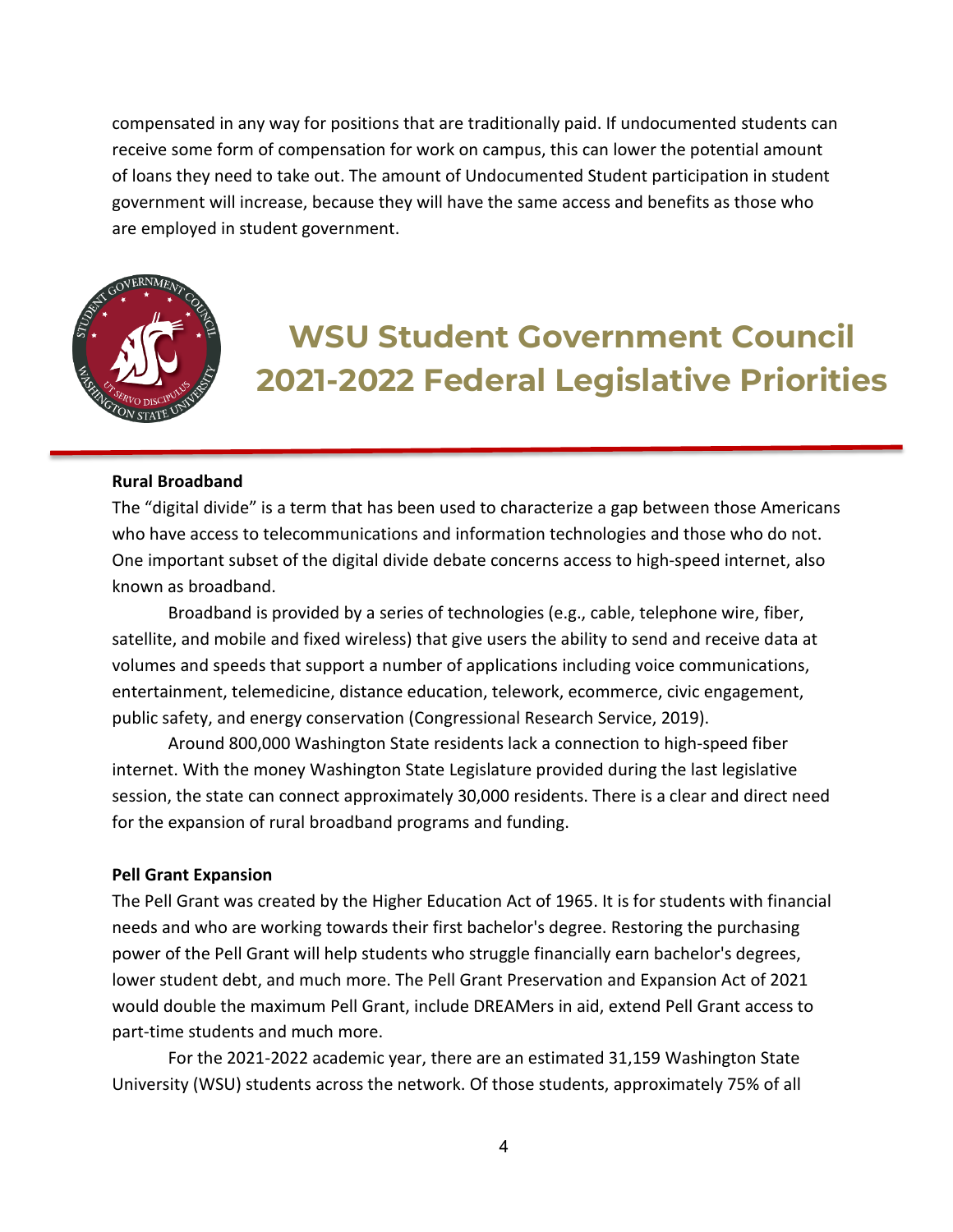WSU students receive some form of financial aid. Currently, 9,370 students utilize Pell Grant dollars for tuition aid.

#### **SNAP Expansion**

The U.S. Department of Agriculture (USDA) operates the Supplemental Nutrition Assistance Program (SNAP) – formerly the Food Stamp Program – in partnership with States and local areas. In Washington State, this is called the Basic Food Program.

SNAP is the largest of USDA's food and nutrition assistance programs, accounting for 65 percent of Federal food and nutrition assistance spending in FY 2020. Unlike other food and nutrition assistance programs that target specific groups, SNAP is available to all households that meet the program's income and asset criteria, subject to certain work and immigration status requirements. Participating households receive monthly benefits that can be used to purchase food items at authorized retailers via an electronic system known as electronic benefit transfer (EBT). Benefits increase with household size and decrease with household income and can be redeemed for most types of foods. Benefits cannot be spent on tobacco, alcohol, or nonfood items. Benefits also cannot be spent on hot or prepared foods, except in some areas under certain conditions.

For much of the program's history, SNAP administration was largely uniform across States. With the passage of welfare reform legislation in 1996, along with subsequent legislative and regulatory changes, States now have considerable discretion in how to administer the program. Although the maximum benefit levels and the benefit calculation formula are set at the Federal level, States have the option to adopt policies that may affect eligibility for benefits, the transaction costs associated with enrolling and maintaining benefits, the stigma attached to participation, and outreach to raise awareness of the program among eligible nonparticipants.

#### **American Dream and Promise Act + Student Compensation**

The American Dream and Promise Act of 2021, federal legislation proposed by Rep. Lucille Roybal-Allard, seeks to provide certain non-US citizens with a path to receive permanent resident status and contains other immigration-related provisions. The Department of Homeland Security (DHS) or the Department of Justice (DOJ) shall provide conditional permanent resident status for 10 years to a qualifying non-US citizen who entered the United States as a minor and (1) is deportable or inadmissible, (2) has deferred enforced departure (DED) status or temporary protected status (TPS), or (3) is the child of certain classes of nonimmigrants. While ADPA has passed the House of Representatives, the Senate Judiciary Committee held a hearing on the bill on 6/15/2021 but no action has happened since then.

We believe this bill should have a spot on the SGC legislative agenda, because our undocumented students on all WSU campuses across the system deserve to have leadership advocating for their permanent residency status. While undocumented students can apply for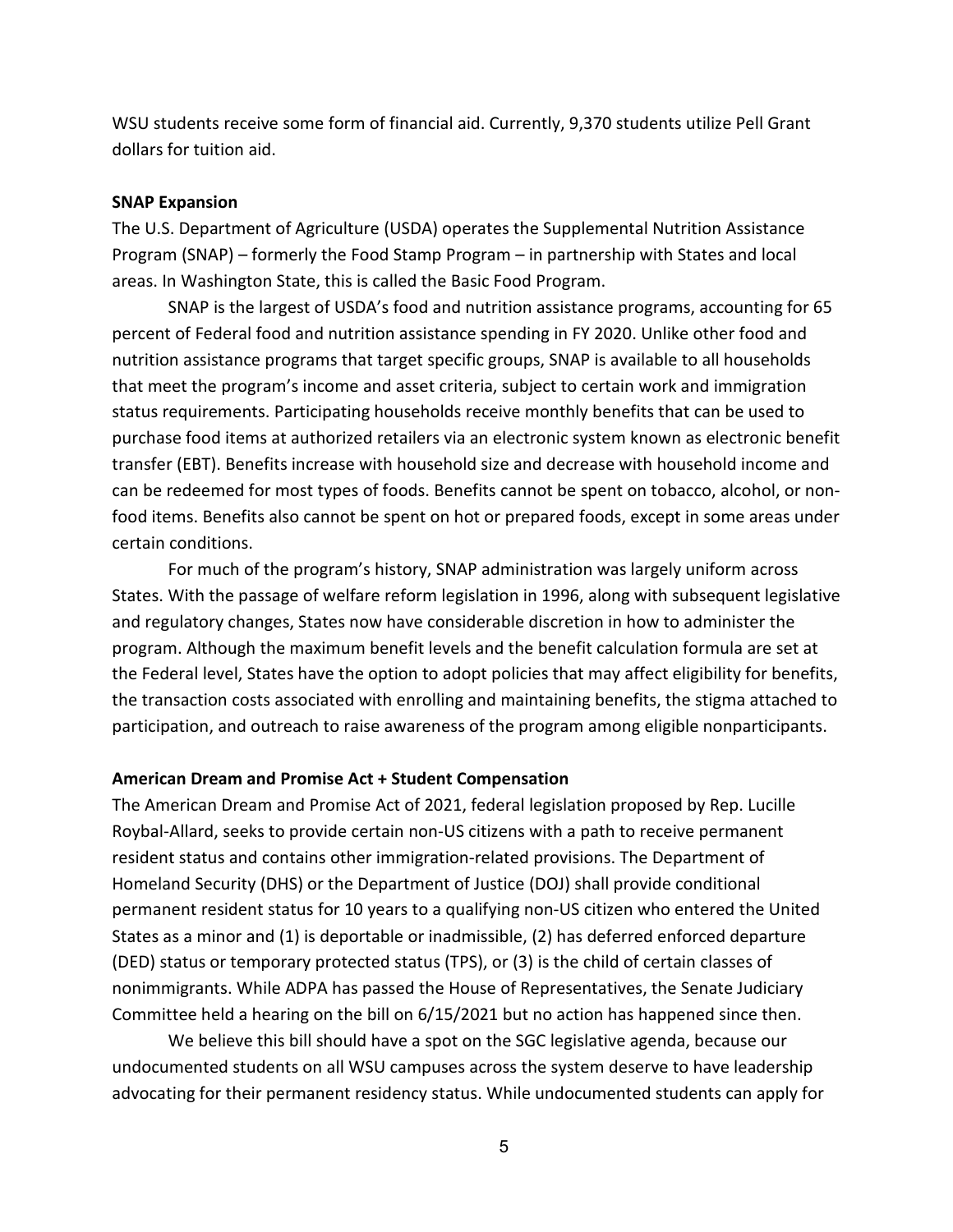WAFSA and are able to receive financial aid through the Washington College Grant, they are unable to apply for the Pell grant, be eligible for Federal Work Study, or receive Federal Direct Student Loans. In general, DACA students are also unable to receive Federal Student Aid at all. If students are able to claim permanent resident status, this would open the door for these students to be able to receive federal student aid and support their college experience. By advocating for our undocumented students, we take an equitable approach to serving our student body in an authentic and appropriate manner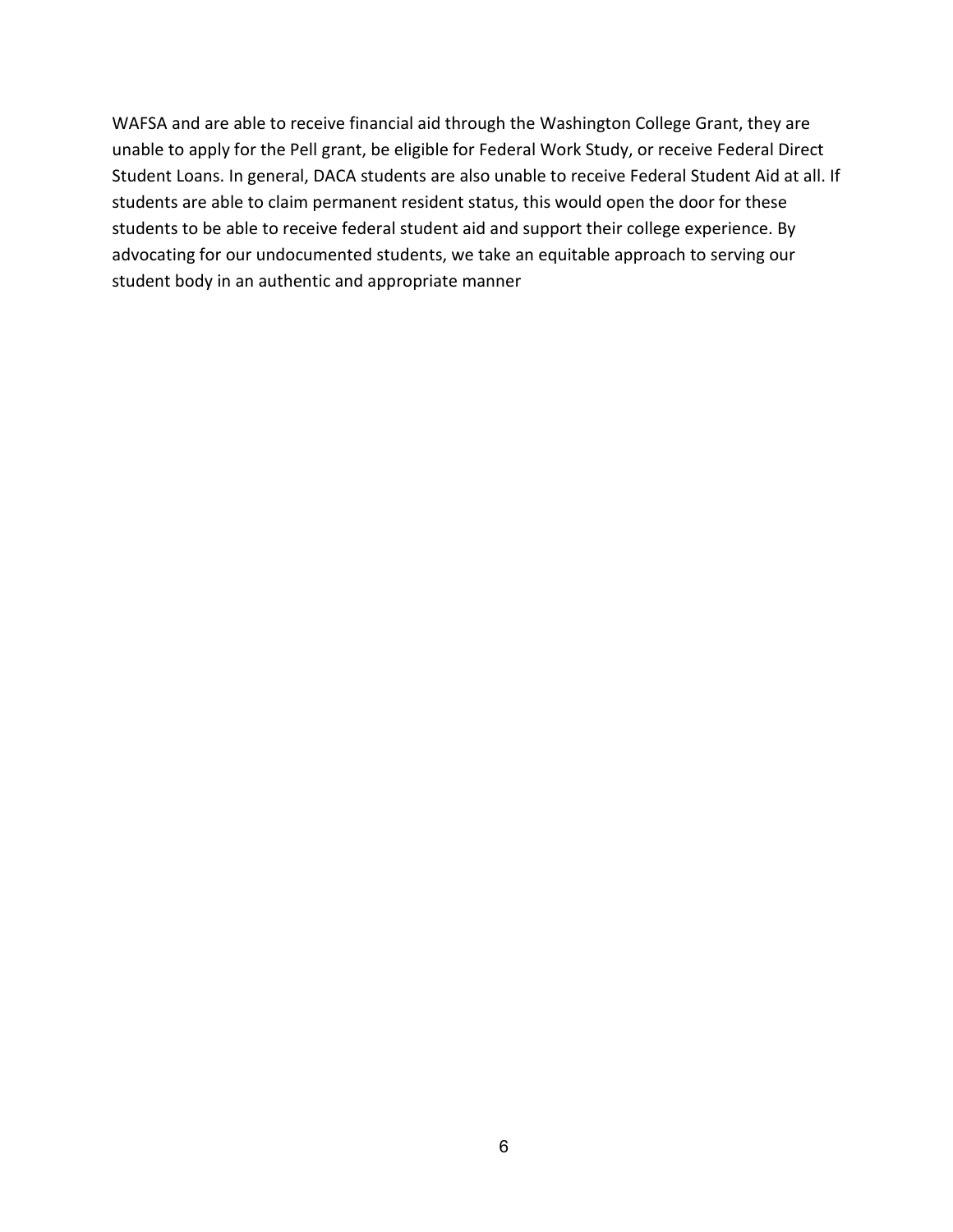DATE: November 19, 2021

TO ALL MEMBERS OF THE BOARD OF REGENTS

SUBJECT: Graduate Student Association at Vancouver Report

SUBMITTED BY: Samantha Bussan, President

# **History**

The Graduate Student Association at Vancouver was founded by graduate students dedicated to providing Vancouver-specific events and representation for graduate student issues. We formed the organization in Sept. 2019 as an official registered student organization at WSUV.

# **Structure**

We have five officers that run the majority of GSAV operations, elected annually in December. The positions are President, Vice President, Secretary, Treasurer, and Programming Coordinator. GSAV holds biweekly officer meetings, open to all, to organize events and discuss student issues. Specific topics are addressed in working groups that are modified with member interest.

# **Accomplishments**

- 1. We regularly attend faculty meetings and meet with Chancellor Netzhammer and Vice Chancellor Portfors to advocate for graduate student issues, including increasing stipends to living wages, improving healthcare access, and increasing inclusion and equity on the Vancouver campus.
- 2. We hosted a writing lock in open to graduate and undergraduate students which served as a dedicated space for writing with few distractions. We provided coffee and food.
- 3. We hosted a zoom symposium for educating undergraduates about graduate school (why to go; how to apply; what experiences to gain as undergraduates, etc).
- 4. We have hosted lunch for two PDI events for graduate students.
- **5.** We hosted social events including a virtual "cook-along" and ongoing in-person graduate student "tea time."

# **Goals and objectives**

- 1. Represent Vancouver graduate students with faculty and staff. Advocate for graduate students; our current focuses include healthcare coverage, financial stability, and diversity and equity.
- 2. Provide professional events and services for graduate students including career training, graduate exam information sessions, and workshops for student research.
- 3. Connect graduate students across the Vancouver campus. Recruit more graduate students to GSAV. Host graduate student interactive events, such as retreats, game nights, and writing lock-ins.
- 4. We are working to expand outreach to grad students in more departments and across the WSU system. We are working with GPSA to support graduate students.
- 5. Create separate S and A fees for graduate students. Currently our fees go into one account which include undergraduates. We would like to have university allocated funds to support graduate students.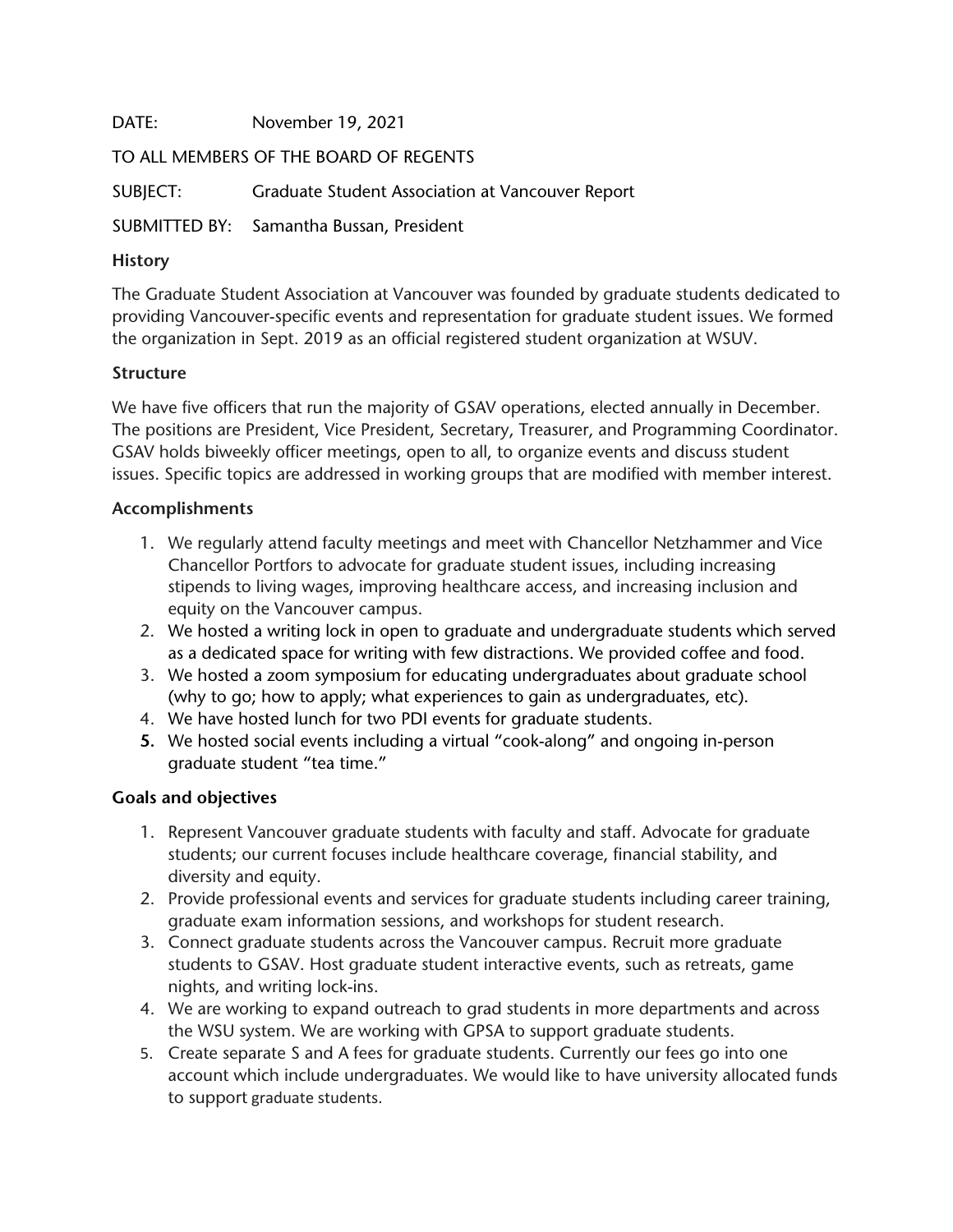Administrative Professional Advisory Council



November 19, 2021

| To:      | All members of the Board of Regents                 |
|----------|-----------------------------------------------------|
| Subject: | Administrative Professional Advisory Council Report |
|          | Submitted by: Anna McLeod, APAC Chair               |
|          | Presented by: Anna McLeod, APAC Chair               |

The Administrative Professional Advisory Council is pleased to report the following:

- 1. APAC Survey released for distribution on September 30th, 2021
	- a. As of November 1<sup>st,</sup> 380 Administrative Professionals have responded to this survey.
	- b. A goal of 500 AP responses has been set for the survey deadline on November  $15<sup>th</sup>$ , 2021.
		- i. Reach:
	- c. Response data and consistent themes:
		- i. Concerns on equity, work outside of job descriptions and compensation. Accessibility to flexible work schedules / remote work and access to global campus classes with tuition waivers, staffing level concerns, etc.
- 2. APAC presentation of 2021 -2022 goals to President Schulz
	- a. Focus on awareness and system-wide communications
	- b. Collaborations
		- i. President's Commissions
		- ii. Provost office & DEI
	- c. Council member support
	- d. Expanded staff appreciation and AP Contribution award events
	- e. Professional Development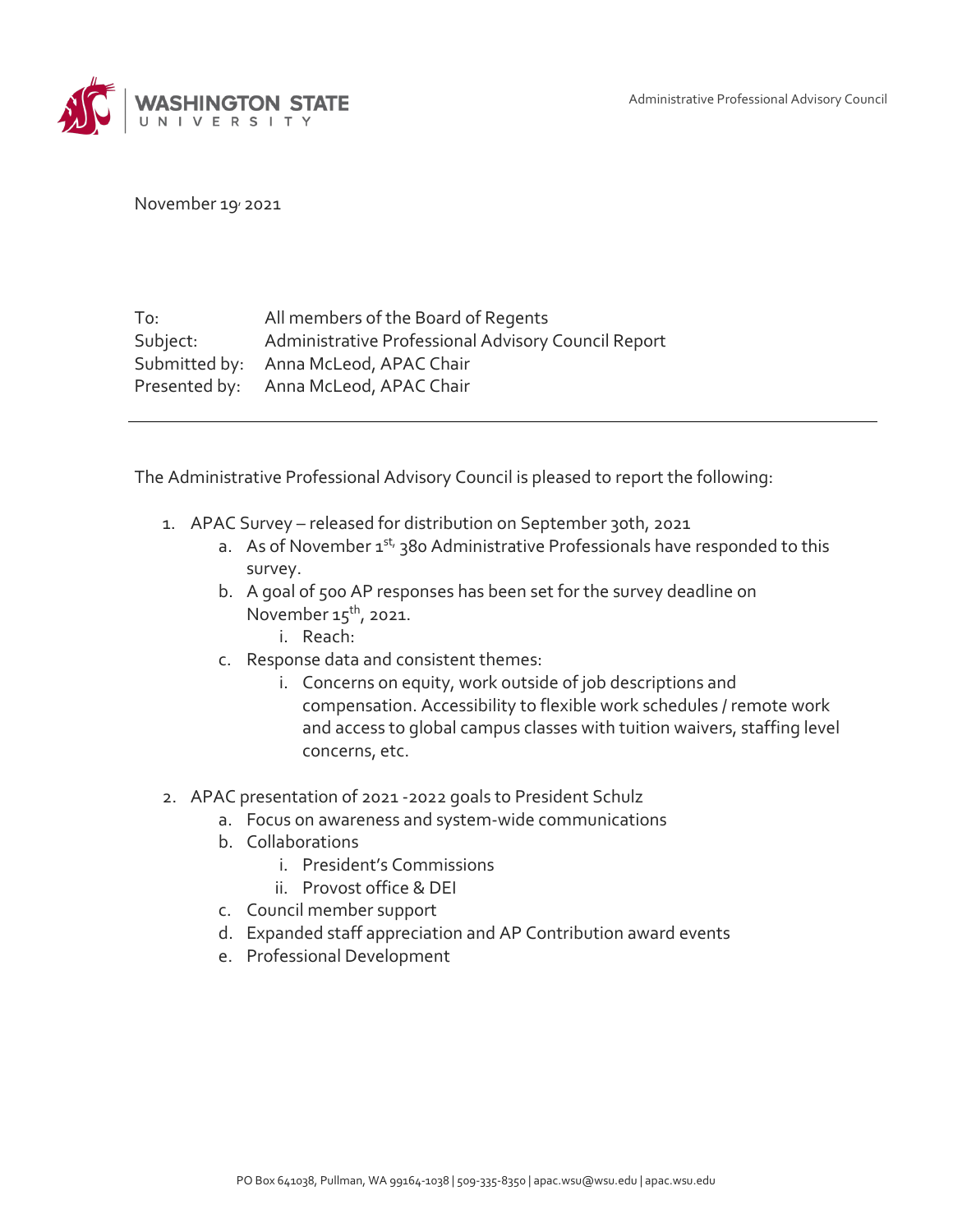| TO:                  | ALL MEMBERS OF THE BOARD OF REGENTS                                                |
|----------------------|------------------------------------------------------------------------------------|
| SUBJECT:             | <b>WSU Alumni Association Progress Report</b>                                      |
| <b>SUBMITTED BY:</b> | Shelly Spangler, WSUAA President 2021-2022<br>Tim Pavish, WSUAA Executive Director |

# **The Best of the Best Recognized Through WSUAA Awards Program**

Washington State University is a truly remarkable institution. Across the WSU System and throughout the Cougar Family, extraordinary people abound. Those who rise to the top are the recipients of one or more of the WSUAA's prestigious array of awards. Established to honor Cougs and friends of WSU who go above and beyond, the awards recognize those who made exceptional achievements and contributions to society and/or WSU.

## **Top Ten Seniors Awards**

Each year ten seniors from across the WSU system are honored for their achievements in academics, athletics, campus involvement, community service, and visual and performing arts with the Top Ten Seniors Awards. Recipients reflect the very best that WSU has to offer, extraordinary students from every campus who excel in their given area of expertise. Four of the recent recipients include: An Electrical Engineering major from the Everett campus who worked as the WSUE Student Civic Leader Fellow through the Washington Campus Compact; a Civil Engineering major from the Pullman campus who is a four-year member of Engineers Without Borders; a Digital Technology and Culture major from the Tri-Cities campus who earned the ASWSUTC's Perseverance Award for Excellent Work; and a Business student from the Vancouver campus who established the Volunteer Income Tax Club which assists low-income individuals and the elderly with their taxes.

## **Honorary Alumnus/a Award**

In September, the Tri-Cities campus dedicated the new General James N. Mattis Leadership Library. James Mattis, retired four-star General and former U.S. Secretary of Defense, was awarded the WSUAA Honorary Alumnus Award as part of the dedication. The award is the highest honor the WSUAA bestows on individuals who did not attend WSU. General Mattis has been a long-time contributor to WSU, and more specifically, to WSU Tri-Cities. He frequently offers his time and support to WSU student and staff veterans, both in the community and on campus.

# **Cougar Pride Award**

Over Homecoming weekend, the WSUAA presented the Cougar Pride Award to Ande Edlund ('94). The Cougar Pride Award recognizes alumni, students, faculty/staff, and friends of WSU who have consistently demonstrated extraordinary spirit in support of the University, the Alumni Association, and related organizations. Ande is best known as the owner of popular social media figure Dash Dog, a 10-year-old Golden Retriever. Ande frequently utilizes Dash's 40k Instagram followers to benefit WSU, the WSUAA, and the Leukemia and Lymphoma Society.

## **Alumni Achievement Award**

The Alumni Achievement Award is the WSU Alumni Association's highest alumni honor recognizing outstanding service and contributions to WSU, their profession, the community, and beyond. Dr. Craig Nishimoto ('84) was presented with the award over Homecoming weekend in recognition of 37 years of distinguished service as a veterinarian and volunteer in human and animal health in Hawaii and beyond.

The Association's awards program is one of the tools the WSUAA uses to engage alumni and friends with the University. Heightened engagement leads to heightened support of and exposure for WSU.

WSUAA -- Honoring Cougs Who Make a Difference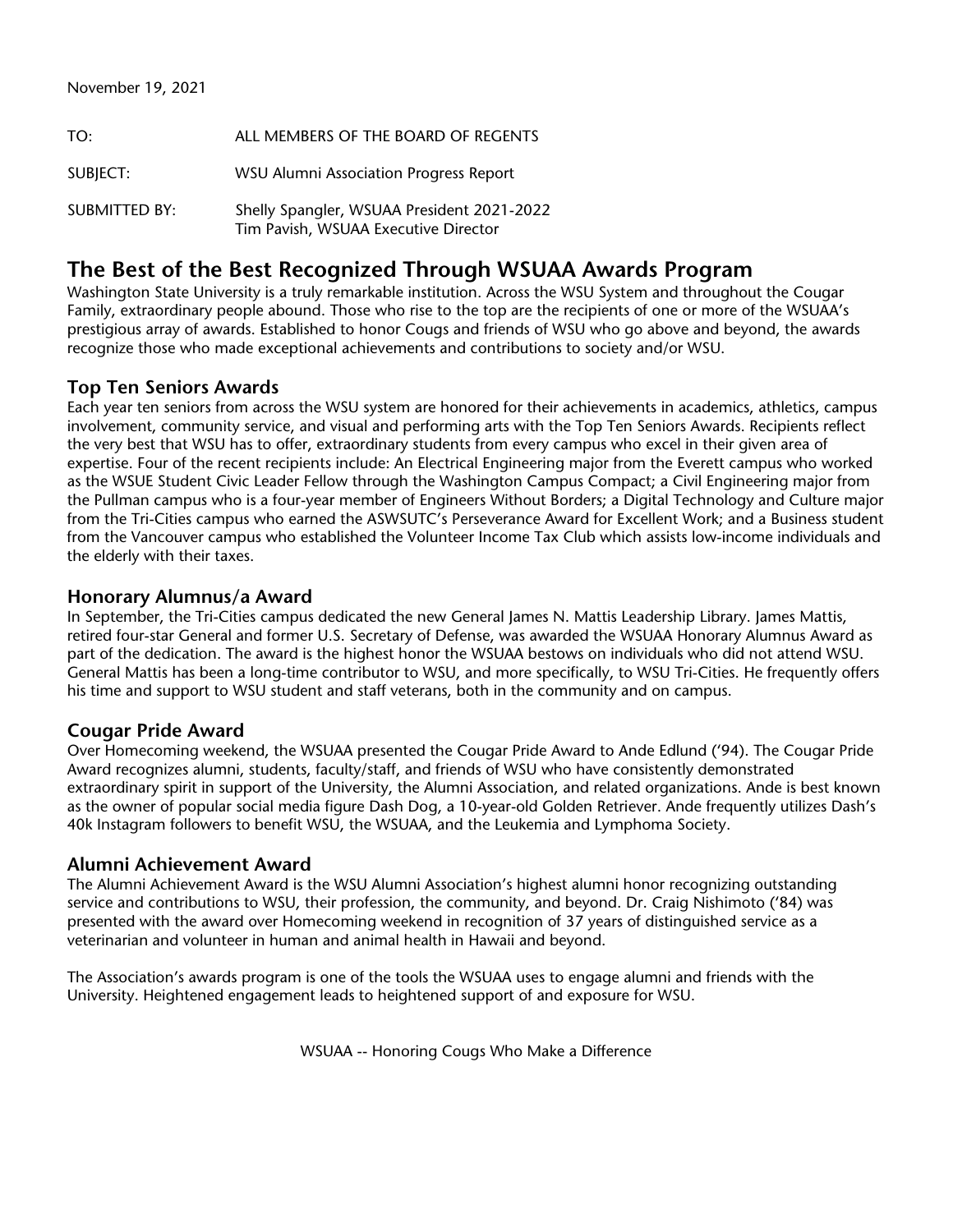# **ACTION ITEM #1** 2023 Board of Regents Meeting Schedule (Kirk Schulz)

TO ALL MEMBERS OF THE BOARD OF REGENTS

- SUBJECT: Establishment of the 2023 Board of Regents Meeting Schedule
- SUBMITTED BY: Kirk H. Schulz, President
- PROPOSED: That the Board of Regents approve the schedule for the 2023 Board of Regents Meetings; and delegate authority to the President of the University or his designee to select and designate appropriate meetings places, establish meeting times, establish the agenda and prepare agenda items, dispatch all official notices to meet the state Open Public Meetings Act or other notice requirements, publish minutes and maintain records of meetings, and take other necessary action as required for the orderly conduct of Board Meetings.

SUPPORTING

INFORMATION: Proposed meeting dates are as follows:

2023

| Date                     | Location          |
|--------------------------|-------------------|
| January 26-27, 2023      | Electronic        |
| March 9-10, 2023         | <b>Tri-Cities</b> |
| May 4-5, 2023            | Spokane           |
| June 8-9, 2023 (Retreat) | TBD               |
| September 14-15, 2023    | Pullman           |
| November 16-17, 2023     | Vancouver         |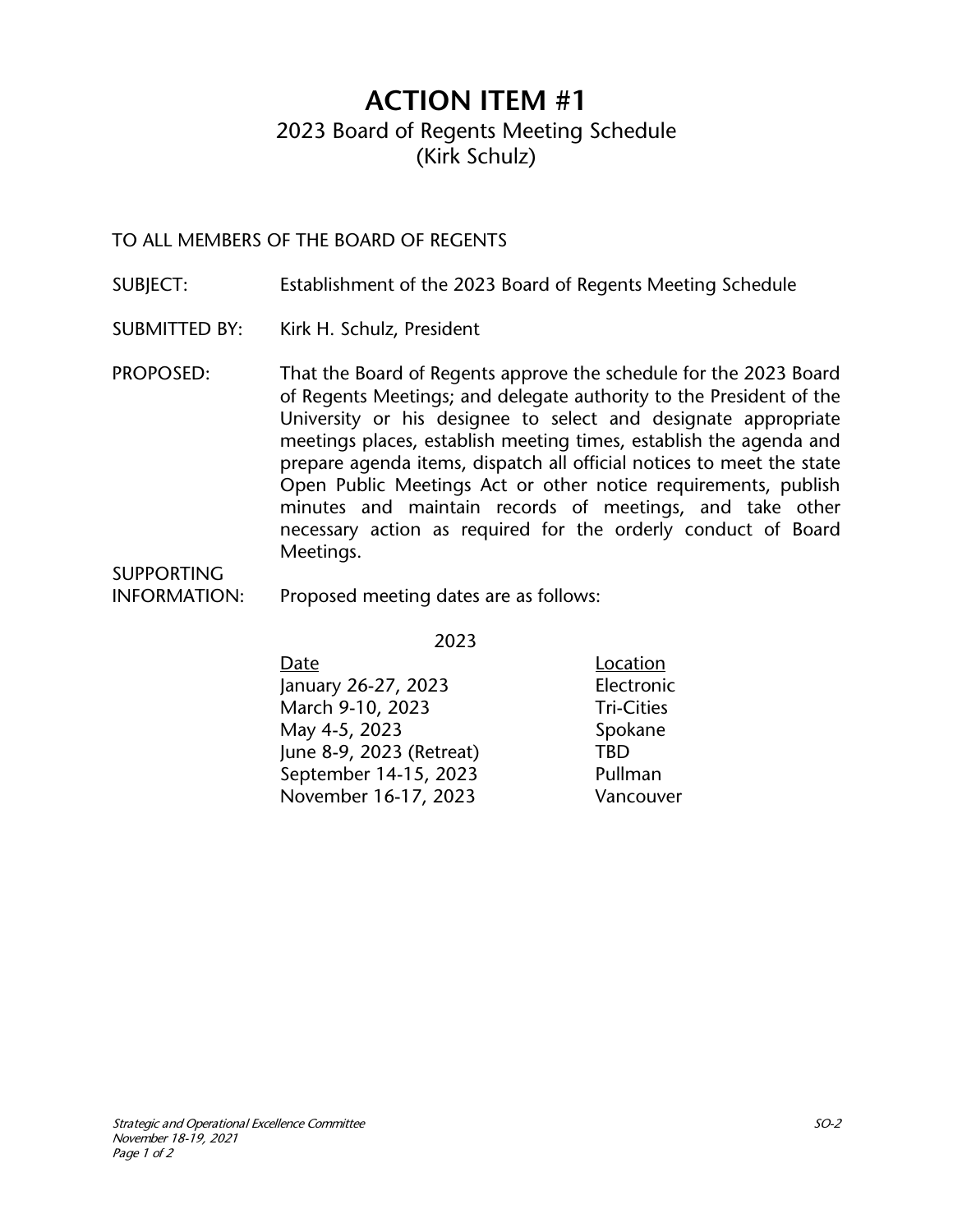# **BOARD OF REGENTS**

2023 Board of Regents Meeting Schedule

# **Resolution #211119-647**

BE IT RESOLVED that the Board of Regents of Washington State University hereby adopts the following schedule of meeting dates for 2023:

| Date                     | Location          |
|--------------------------|-------------------|
| January 26-27, 2023      | Electronic        |
| March 9-10, 2023         | <b>Tri-Cities</b> |
| May 4-5, 2023            | Spokane           |
| June 8-9, 2023 (Retreat) | TRD               |
| September 14-15, 2023    | Pullman           |
| November 16-17, 2023     | Vancouver         |

BE IT FURTHER RESOLVED that pursuant to RCW 28B.10.528, authority is hereby delegated to the President of the University or his designee to select and designate appropriate meeting places, establish meeting times, establish the agenda and prepare agenda items, dispatch all official notices to meet the state Open Public Meetings Act or other notice requirements, publish minutes and maintain records of meetings, and take other necessary action as required for the orderly conduct of Board meetings.

BE IT FURTHER RESOLVED that when a regular meeting is rescheduled, notice thereof will be given in conformance with the notice requirements specified by the Open Public Meetings Act for special meetings, with the understanding that special meetings may be called by the President of the Board or as otherwise provided by law.

BE IT FURTHER RESOLVED that the Board of Regents may convene Executive Sessions whenever it is deemed necessary in the interest of the University for the purpose of discussing matters or items for which Executive Sessions are authorized in RCW 42.30 as it now exists or may be amended hereafter.

DATED this 19th day of November, 2021.

Chair of the Board of Regents

\_\_\_\_\_\_\_\_\_\_\_\_\_\_\_\_\_\_\_\_\_\_\_\_\_\_\_\_\_\_\_\_\_\_\_\_

\_\_\_\_\_\_\_\_\_\_\_\_\_\_\_\_\_\_\_\_\_\_\_\_\_\_\_\_\_\_\_\_\_\_\_\_

Secretary of the Board of Regents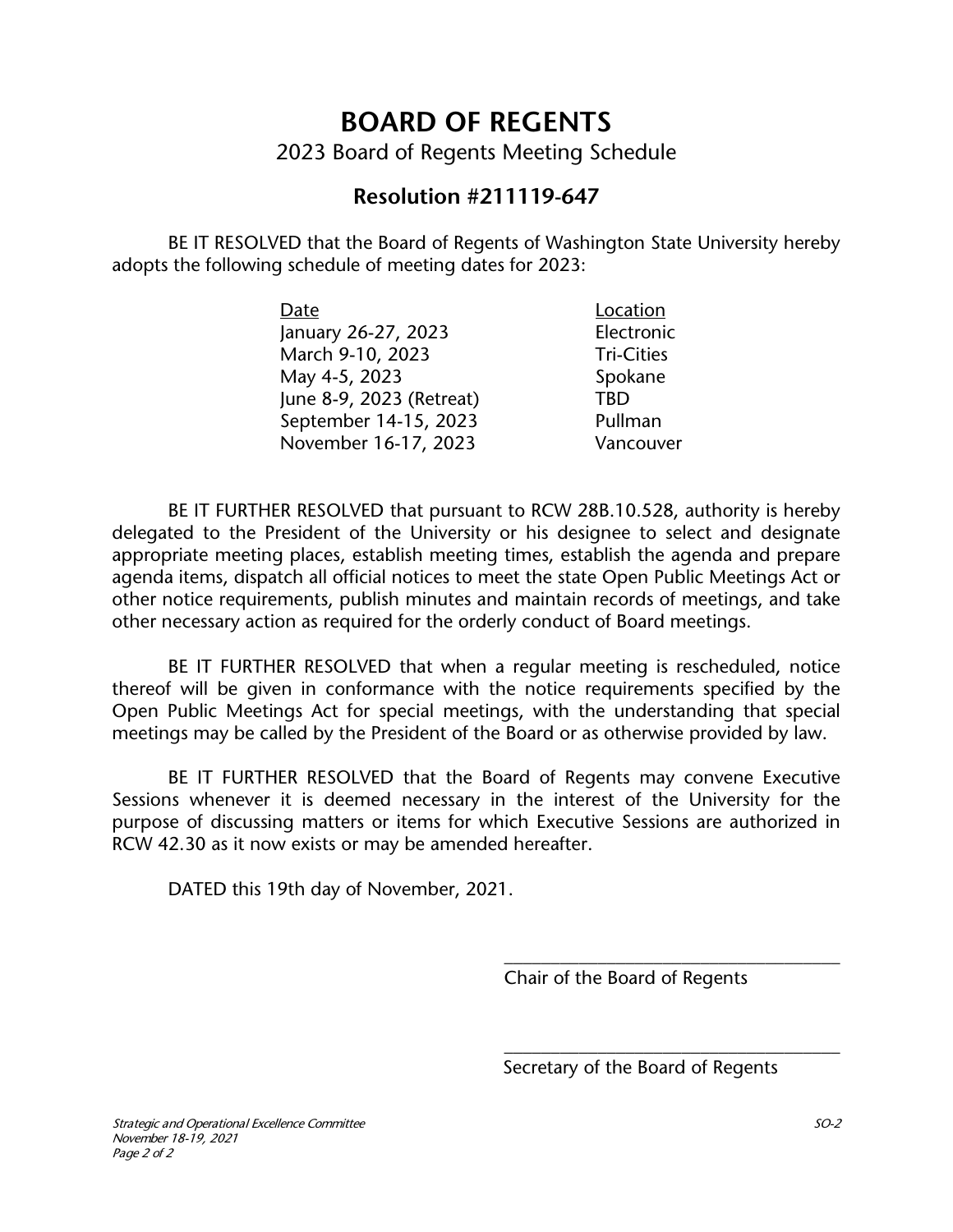# **ACTION ITEM #2** 2022 State Supplemental Operating Budget Request (Stacy Pearson/Colleen Kerr)

November 19, 2021

TO ALL MEMBERS OF THE BOARD OF REGENTS

SUBJECT: 2022 State Supplemental Operating Budget Request

- PROPOSED: That the Washington State University Board of Regents approve the 2022 State Supplemental Operating Budget Request and delegate authority to the President or designee to approve any final adjustments needed related to the request.
- SUBMITTED BY: Stacy Pearson, Vice President for Finance and Administration/CFO Colleen Kerr, Vice President External Affairs & Government Relations

SUPPORTING

INFORMATION: During the summer of 2021, a WSU task force spearheaded by the Office of State Relations and the Budget Office was formed to review and identify system priorities that WSU would advance to the state legislative process for funding in the 2022 legislative session.

> President Schulz approved the task force recommendations for inclusion in WSU's 2022 supplemental operating budget request. This request, detailed below, totals \$14,583,000 in permanent funds and \$922,000 in one-time funding:

1. Compensation

This request for new state appropriation will ease chronic recruitment and retention challenges among the university's faculty and staff. Funding this priority will enable WSU to be more competitive in attracting and retaining faculty, staff, and graduate students based on cost of living, merit and/or equity. Request amount: \$9,365,000 - FY23.

2. Cybersecurity Program

This request, initiated at the suggestion of the governor's office, will establish two new academic programs that will produce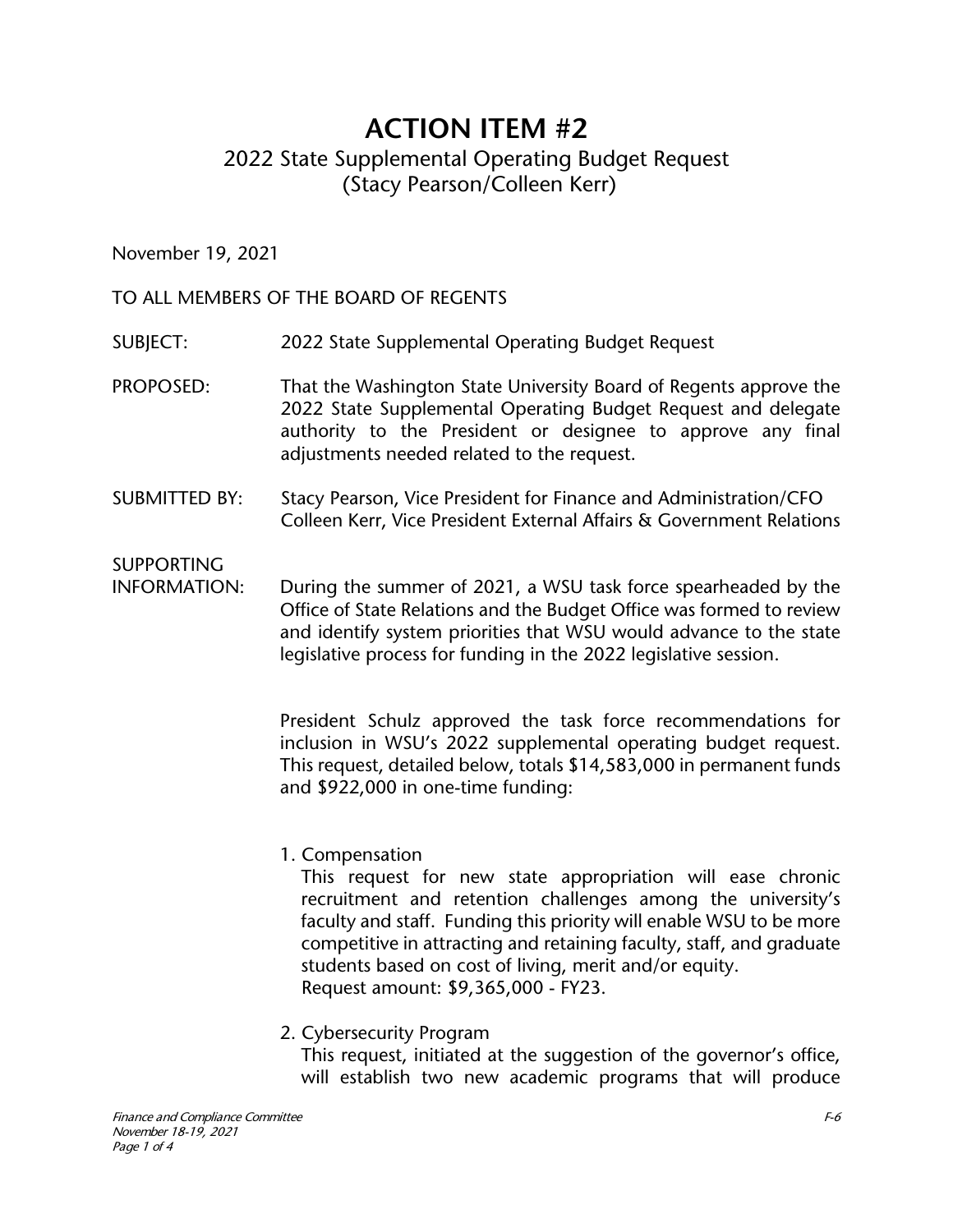graduates to bolster the state's cybersecurity workforce, meeting a burgeoning and critical need for both public and private employers. The proposal would 1) establish a Bachelor of Science in Cybersecurity Operations delivered by the Voiland College of Engineering and Architecture and 2) add a new major in Information Assurance to the existing Bachelor of Arts in Business Administration delivered by the Carson College of Business. This proposal, if fully funded, would establish these two new programs at WSU campuses in Pullman, the Tri-Cities and Everett. Request amount: \$4,448,000 – FY23

3. Pharmacy Residency Program

This request, submitted in tandem with the University of Washington, will develop a one-year psychiatric pharmacy residency program to provide additional training to help graduates devise pharmaceutical strategies for addressing challenging and unique behavioral and mental health cases. The request would allow WSU to fund two pharmacy residents annually that will be placed in Eastern Washington. Trainees and their faculty supervisor from this program would serve as primary care providers throughout rural Washington, enhancing access to critical mental health care. The University of Washington is pursuing a parallel request that would place its two residents in its new mental health teaching hospital now under construction in Seattle.

Request amount: \$341,000 - FY23

4. Collective Bargaining Agreements

WSU entered into MOUs with the WSU Police Guild and the Washington Federation of State Employees related to 2021-23 collective bargaining agreements. If funded, this request will cover the cost of compensation adjustments per those MOU's. Request amount: \$235,000 – FY23

As fiscal agent for the Everett University Center, WSU is also advancing a maintenance level request on behalf of Western Washington University (WWU) to address a compensation issue for WWU faculty at the Everett University Center. The request is for onetime funding of \$908,000 and \$208,000 of permanent funding.

Due to an oversight and timing, a 2022 Supplemental Operating Budget Request was submitted to the state Office of Financial Management in Spetember; however, Regents' approval of the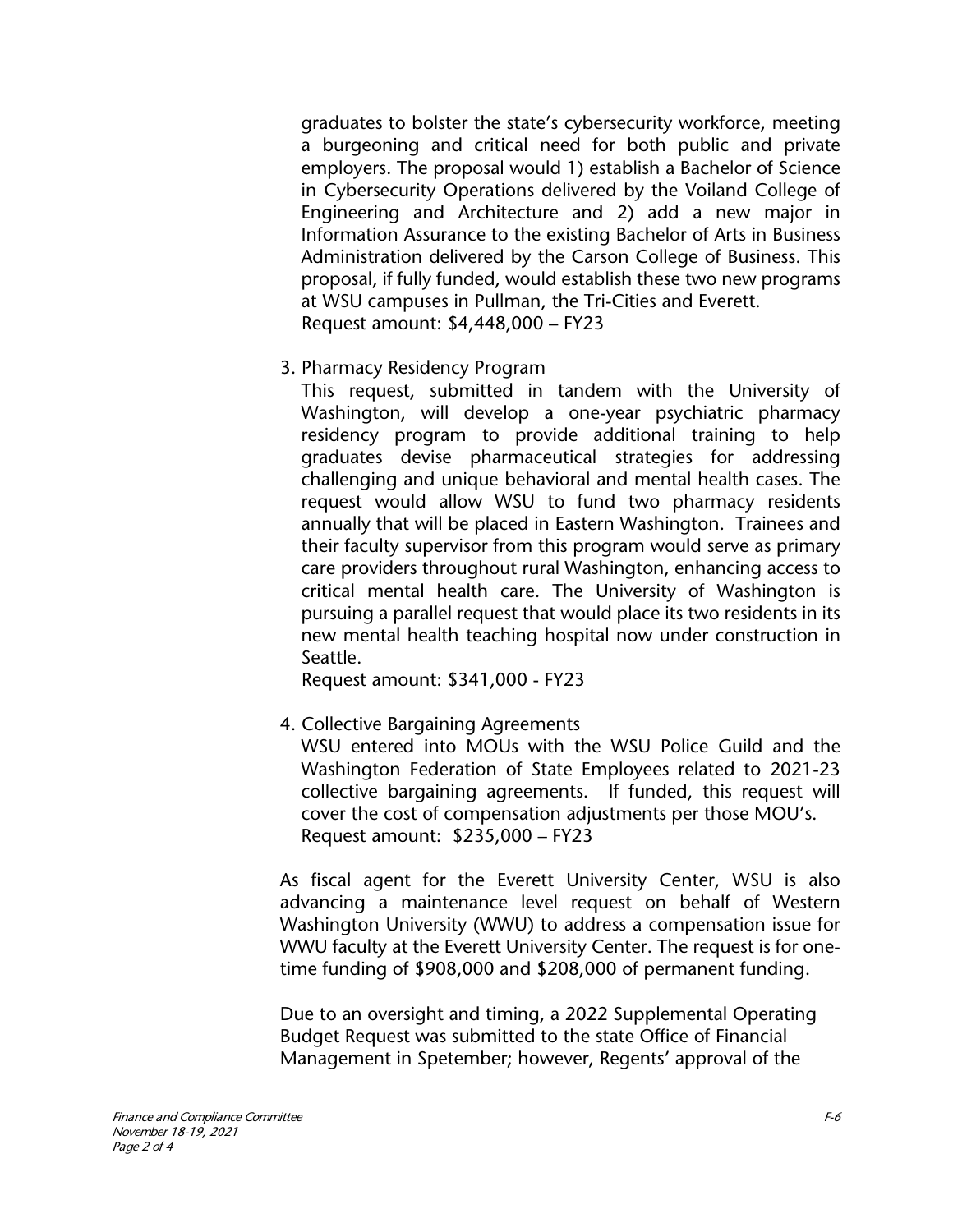request is required. The request can be amended if there are changes or corrections recommended by the Regents.